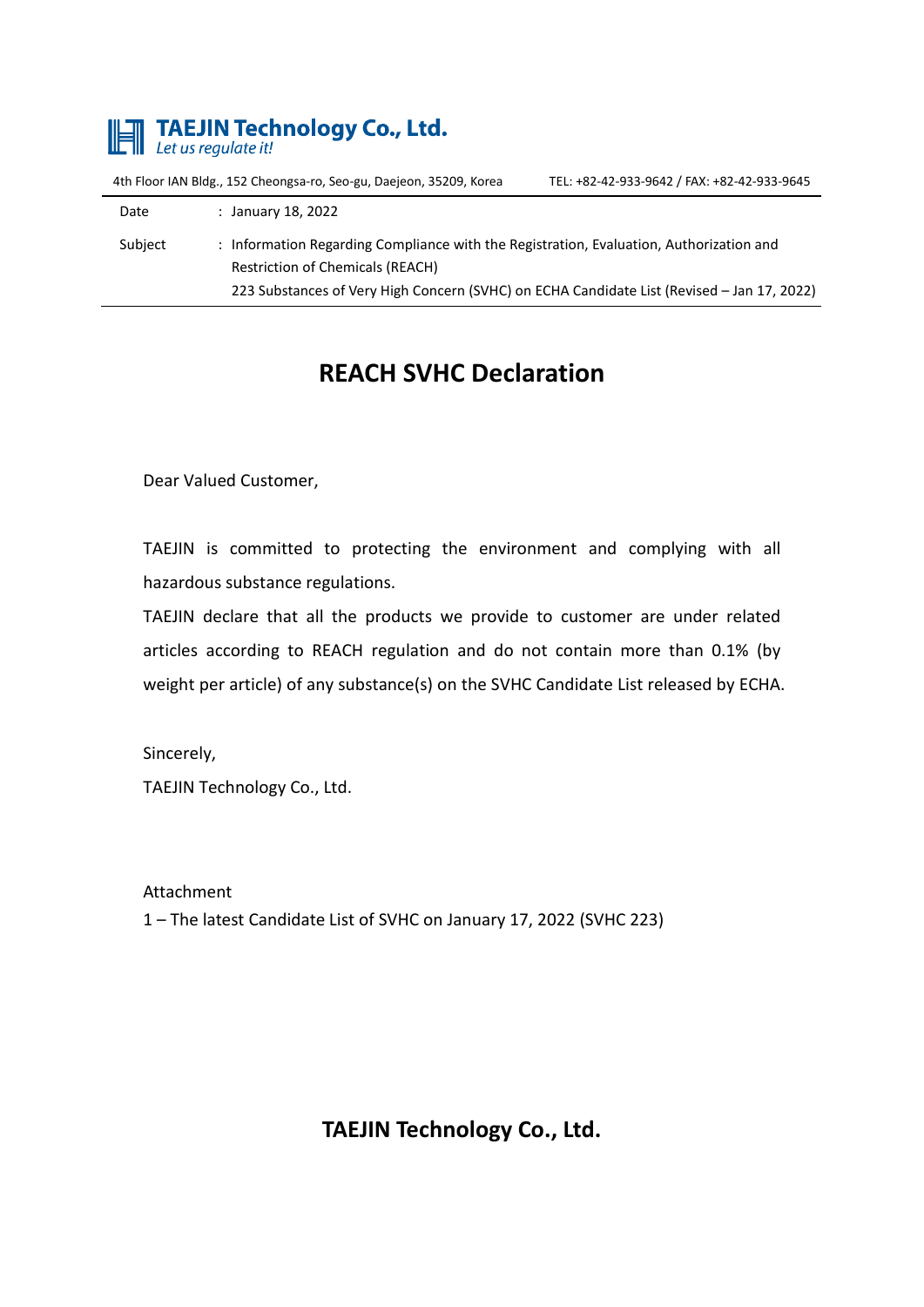## **Candidate List of SVHC for Authorization**

Note: Group entries are split in different rows.

| #   | Substance Name                                                                       | EC No.                   | CAS No.                  | Reason for Inclusion                     | Date of    |
|-----|--------------------------------------------------------------------------------------|--------------------------|--------------------------|------------------------------------------|------------|
|     |                                                                                      |                          |                          |                                          | Inclusion  |
|     | 223 tris(2-methoxyethoxy) vinylsilane                                                | 213-934-0                | 1067-53-4                | Toxic for reproduction (Article 57c)     | 17/01/2022 |
|     | 222 S-(tricyclo(5.2.1.0'2,6)deca-3-en-8(or 9)-yl O-                                  | 401-850-9                | 255881-94-8              | PBT (Article 57d)                        | 17/01/2022 |
|     | (isopropyl or isobutyl or 2-ethylhexyl) O-(isopropyl or                              |                          |                          |                                          |            |
|     | isobutyl or 2-ethylhexyl) phosphorodithioate                                         |                          |                          |                                          |            |
| 221 | 6,6'-di-tert-butyl-2,2'-methylenedi-p-cresol                                         | 204-327-1                | 119-47-1                 | Toxic for reproduction (Article 57c)     | 17/01/2022 |
| 220 | (±)-1,7,7-trimethyl-3-[(4-                                                           |                          |                          | Endocrine disrupting properties (Article | 17/01/2022 |
|     | methylphenyl)methylene]bicyclo[2.2.1]heptan-2-one                                    |                          |                          | 57(f) - human health)                    |            |
|     | covering any of the individual isomers and/or                                        |                          |                          |                                          |            |
|     | combinations thereof (4-MBC)                                                         |                          |                          |                                          |            |
|     | (3E)-1,7,7-trimethyl-3-(4-                                                           | $\overline{\phantom{a}}$ | 1782069-81-1             |                                          |            |
|     | methylbenzylidene)bicyclo[2.2.1]heptan-2-one                                         |                          |                          |                                          |            |
|     | (1R, 3E, 4S) - 1, 7, 7-trimethyl-3-(4-                                               |                          | 95342-41-9               |                                          |            |
|     | methylbenzylidene)bicyclo[2.2.1]heptan-2-one<br>(1S, 3Z, 4R)-1, 7, 7-trimethyl-3-(4- | $\overline{a}$           | 852541-25-4              |                                          |            |
|     | methylbenzylidene)bicyclo[2.2.1]heptan-2-one                                         |                          |                          |                                          |            |
|     | $(\pm)$ -1,7,7-trimethyl-3-[(4-                                                      | 253-242-6                | 36861-47-9               |                                          |            |
|     | methylphenyl)methylene]bicyclo[2.2.1]heptan-2-one                                    |                          |                          |                                          |            |
|     |                                                                                      |                          |                          |                                          |            |
|     | (1R,4S)-1,7,7-trimethyl-3-(4-                                                        | $\overline{\phantom{a}}$ | 741687-98-9              |                                          |            |
|     | methylbenzylidene)bicyclo[2.2.1]heptan-2-one<br>(1S, 3E, 4R)-1, 7, 7-trimethyl-3-(4- | $\overline{a}$           | 852541-30-1              |                                          |            |
|     | methylbenzylidene)bicyclo[2.2.1]heptan-2-one                                         |                          |                          |                                          |            |
|     | (1R, 3Z, 4S) - 1, 7, 7-trimethyl-3-(4-                                               |                          | 852541-21-0              |                                          |            |
|     | methylbenzylidene)bicyclo[2.2.1]heptan-2-one                                         |                          |                          |                                          |            |
| 219 | Phenol, alkylation products (mainly in para position)                                |                          |                          | Toxic for reproduction (Article 57c)     | 08/07/2021 |
|     | with C12-rich branched alkyl chains from                                             |                          |                          | Endocrine disrupting properties (Article |            |
|     | oligomerisation, covering any individual isomers and/                                |                          |                          | 57(f) - environment)                     |            |
|     | or combinations thereof (PDDP)                                                       |                          |                          | Endocrine disrupting properties (Article |            |
|     | Phenol, 4-dodecyl, branched                                                          | $\overline{\phantom{a}}$ | 210555-94-5              | 57(f) - human health)                    |            |
|     | 4-isododecylphenol<br>Phenol, 4-isododecyl-                                          |                          | 27459-10-5<br>27147-75-7 |                                          |            |
|     | Phenol, dodecyl-, branched                                                           | 310-154-3                | 121158-58-5              |                                          |            |
|     | Phenol, (tetrapropenyl) derivatives                                                  |                          | 74499-35-7               |                                          |            |
|     | Phenol, tetrapropylene-                                                              | $\overline{a}$           | 57427-55-1               |                                          |            |
| 218 | orthoboric acid, sodium salt                                                         |                          |                          | Toxic for reproduction (Article 57c)     | 08/07/2021 |
|     | boric acid (H3BO3), sodium salt, hydrate                                             |                          | 25747-83-5               |                                          |            |
|     | Boric acid (H3BO3), disodium salt                                                    |                          | 22454-04-2               |                                          |            |
|     | Trisodium orthoborate                                                                | 238-253-6                | 14312-40-4               |                                          |            |
|     | Boric acid, sodium salt                                                              | 215-604-1                | 1333-73-9                |                                          |            |
|     | Orthoboric acid, sodium salt                                                         | 237-560-2                | 13840-56-7               |                                          |            |
|     | Boric acid (H3BO3), sodium salt (1:1)<br>Medium-chain chlorinated paraffins (MCCP)   | $\overline{\phantom{a}}$ | 14890-53-0               |                                          |            |
| 217 |                                                                                      |                          |                          | PBT (Article 57d)<br>vPvB (Article 57e)  | 08/07/2021 |
|     | Alkanes, C14-16, chloro                                                              | $\overline{\phantom{a}}$ | 1372804-76-6             |                                          |            |
|     | Alkanes, C14-17, chloro                                                              | 287-477-0                | 85535-85-9               |                                          |            |
|     | di-, tri- and tetrachlorotetradecane                                                 | 950-299-5                |                          |                                          |            |
|     | Tetradecane, chloro derivs.                                                          |                          | 198840-65-2              |                                          |            |
| 216 | glutaral                                                                             | 203-856-5                | 111-30-8                 | Respiratory sensitising properties       | 08/07/2021 |
|     |                                                                                      |                          |                          | (Article 57(f) - human health)           |            |
| 215 | 4,4'-(1-methylpropylidene)bisphenol                                                  | 201-025-1                | $77-40-7$                | Endocrine disrupting properties (Article | 08/07/2021 |
|     |                                                                                      |                          |                          | 57(f) - environment)                     |            |
|     |                                                                                      |                          |                          | Endocrine disrupting properties (Article |            |
|     |                                                                                      |                          |                          | 57(f) - human health)                    |            |
| 214 | 2-(4-tert-butylbenzyl)propionaldehyde and its                                        | $\blacksquare$           | $\sim$                   | Toxic for reproduction (Article 57c)     | 08/07/2021 |
|     | individual stereoisomers<br>(2R)-3-(4-tert-butylphenyl)-2-methylpropanal             | $\overline{a}$           | 75166-31-3               |                                          |            |
|     | 2-(4-tert-butylbenzyl)propionaldehyde                                                | 201-289-8                | 80-54-6                  |                                          |            |
|     | (2S)-3-(4-tert-butylphenyl)-2-methylpropanal                                         |                          | 75166-30-2               |                                          |            |
|     |                                                                                      |                          |                          |                                          |            |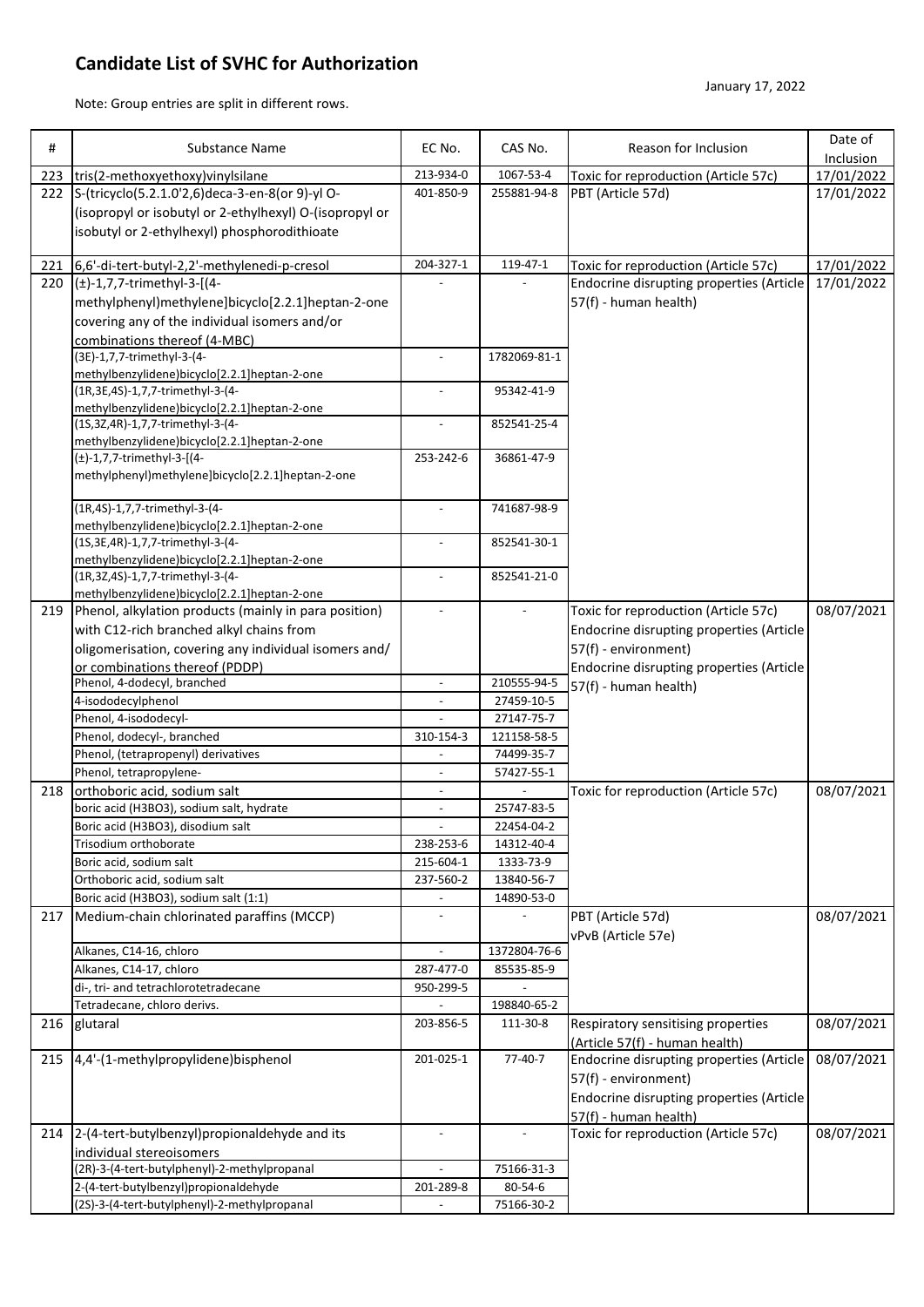|     | 213 2,2-bis(bromomethyl)propane-1,3-diol (BMP); 2,2-                          |                          |             | Carcinogenic (Article 57a)                   | 08/07/2021 |
|-----|-------------------------------------------------------------------------------|--------------------------|-------------|----------------------------------------------|------------|
|     | dimethylpropan-1-ol, tribromo derivative/3-bromo-2,2-                         |                          |             |                                              |            |
|     | bis(bromomethyl)-1-propanol (TBNPA); 2,3-dibromo-1-                           |                          |             |                                              |            |
|     | propanol (2,3-DBPA)                                                           |                          |             |                                              |            |
|     | 3-bromo-2,2-bis(bromomethyl)-1-propanol (TBNPA)                               |                          | 1522-92-5   |                                              |            |
|     | 2,2-dimethylpropan-1-ol, tribromo derivative (TBNPA)                          | 253-057-0                | 36483-57-5  |                                              |            |
|     | 2,2-bis(bromomethyl)propane-1,3-diol (BMP)                                    | 221-967-7                | 3296-90-0   |                                              |            |
|     | 2,3-dibromo-1-propanol (2,3-DBPA)                                             | 202-480-9                | 96-13-9     |                                              |            |
| 212 | 1,4-dioxane                                                                   | 204-661-8                | 123-91-1    | Carcinogenic (Article 57a)                   | 08/07/2021 |
|     |                                                                               |                          |             | Equivalent level of concern having           |            |
|     |                                                                               |                          |             | probable serious effects to human            |            |
|     |                                                                               |                          |             | health (Article 57(f) - human health)        |            |
|     |                                                                               |                          |             | Equivalent level of concern having           |            |
|     |                                                                               |                          |             | probable serious effects to the              |            |
|     |                                                                               |                          |             |                                              |            |
|     |                                                                               |                          |             | environment (Article 57(f) -                 |            |
|     |                                                                               |                          |             | environment)                                 |            |
| 211 | Dioctyltin dilaurate, stannane, dioctyl-, bis(coco                            |                          |             | Toxic for reproduction (Article 57c)         | 19/01/2021 |
|     | acyloxy) derivs., and any other stannane, dioctyl-,                           |                          |             |                                              |            |
|     | bis(fatty acyloxy) derivs. wherein C12 is the                                 |                          |             |                                              |            |
|     | predominant carbon number of the fatty acyloxy                                |                          |             |                                              |            |
|     | moiety                                                                        |                          |             |                                              |            |
|     | dioctyltin dilaurate; stannane, dioctyl-, bis(coco acyloxy)                   | $\overline{\phantom{a}}$ |             |                                              |            |
|     | derivs.                                                                       |                          |             |                                              |            |
|     | Stannane, dioctyl-, bis(coco acyloxy) derivs.                                 | 293-901-5                | 91648-39-4  |                                              |            |
|     | Dioctyltin dilaurate                                                          | 222-883-3                | 3648-18-8   |                                              |            |
| 210 | Bis(2-(2-methoxyethoxy)ethyl)ether                                            | 205-594-7                | 143-24-8    | Toxic for reproduction (Article 57c)         | 19/01/2021 |
| 209 | Dibutylbis(pentane-2,4-dionato-O,O')tin                                       | 245-152-0                | 22673-19-4  | Toxic for reproduction (Article 57c)         | 25/06/2020 |
| 208 | Butyl 4-hydroxybenzoate                                                       | 202-318-7                | 94-26-8     | Endocrine disrupting properties (Article     | 25/06/2020 |
|     |                                                                               |                          |             | 57(f) - human health)                        |            |
| 207 | 2-methylimidazole                                                             | 211-765-7                | 693-98-1    | Toxic for reproduction (Article 57c)         | 25/06/2020 |
|     | 206 1-vinylimidazole                                                          | 214-012-0                | 1072-63-5   | Toxic for reproduction (Article 57c)         | 25/06/2020 |
| 205 | Perfluorobutane sulfonic acid (PFBS) and its salts                            |                          |             | Equivalent level of concern having           | 16/01/2020 |
|     |                                                                               |                          |             | probable serious effects to human            |            |
|     | bis(4-t-butylphenyl)iodonium perfluorobutanesulfonate                         | 432-660-4                |             | health (Article 57(f) - human health)        |            |
|     | tetrabutyl-phosphonium nonafluoro-butane-1-sulfonate                          | 444-440-5                | 220689-12-3 | Equivalent level of concern having           |            |
|     |                                                                               |                          |             | probable serious effects to the              |            |
|     | dimethyl(phenyl)sulfanium perfluorobutanesulfonate                            | 452-310-4                | 220133-51-7 | environment (Article 57(f) -<br>environment) |            |
|     | 1-(4-butoxy-1-naphthalenyl)tetrahydrothiophenium                              | 468-770-4                |             |                                              |            |
|     | 1,1,2,2,3,3,4,4,4-nonafluoro-1-butanesulfonate                                |                          |             |                                              |            |
|     |                                                                               |                          |             |                                              |            |
|     | Triphenylsulfanium perfluorobutane sulfonate                                  | 478-340-8                | 144317-44-2 |                                              |            |
|     | 1,1,2,2,3,3,4,4,4-nonafluorobutane-1-sulphonic acid                           | 206-793-1                | 375-73-5    |                                              |            |
|     |                                                                               |                          |             |                                              |            |
|     | lithium perfluorobutanesulfonate                                              | $\overline{\phantom{a}}$ | 131651-65-5 |                                              |            |
|     | morpholinium perfluorobutanesulfonate                                         | $\overline{\phantom{a}}$ | 503155-89-3 |                                              |            |
|     | N,N,N-triethylethanaminium 1,1,2,2,3,3,4,4,4-<br>nonafluorobutane-1-sulfonate |                          | 25628-08-4  |                                              |            |
|     | Potassium 1,1,2,2,3,3,4,4,4-nonafluorobutane-1-sulphonate                     | 249-616-3                | 29420-49-3  |                                              |            |
|     |                                                                               |                          |             |                                              |            |
|     | Ammonium 1,1,2,2,3,3,4,4,4-nonafluorobutane-1-sulphonate                      | 269-513-7                | 68259-10-9  |                                              |            |
|     |                                                                               |                          |             |                                              |            |
|     | magnesium perfluorobutanesulfonate                                            |                          | 507453-86-3 |                                              |            |
| 204 | Diisohexyl phthalate                                                          | 276-090-2                | 71850-09-4  | Toxic for reproduction (Article 57c)         | 16/01/2020 |
| 203 | 2-methyl-1-(4-methylthiophenyl)-2-morpholinopropan-<br>1-one                  | 400-600-6                | 71868-10-5  | Toxic for reproduction (Article 57c)         | 16/01/2020 |
| 202 | 2-benzyl-2-dimethylamino-4'-                                                  | 404-360-3                | 119313-12-1 | Toxic for reproduction (Article 57c)         | 16/01/2020 |
|     | morpholinobutyrophenone                                                       |                          |             |                                              |            |
| 201 | Tris(4-nonylphenyl, branched and linear) phosphite                            | $\overline{\phantom{a}}$ |             | Endocrine disrupting properties (Article     | 16/07/2019 |
|     | (TNPP) with $\geq 0.1\%$ w/w of 4-nonylphenol, branched                       |                          |             | 57(f) - environment)                         |            |
|     | and linear (4-NP)                                                             |                          |             |                                              |            |
|     | Phenol, 4-nonyl-, phosphite (3:1)                                             | $\overline{\phantom{a}}$ | 3050-88-2   |                                              |            |
|     | tris(4-nonylphenyl, branched) phosphite                                       |                          |             |                                              |            |
|     | tris(nonylphenyl) phosphite                                                   | 247-759-6                | 26523-78-4  |                                              |            |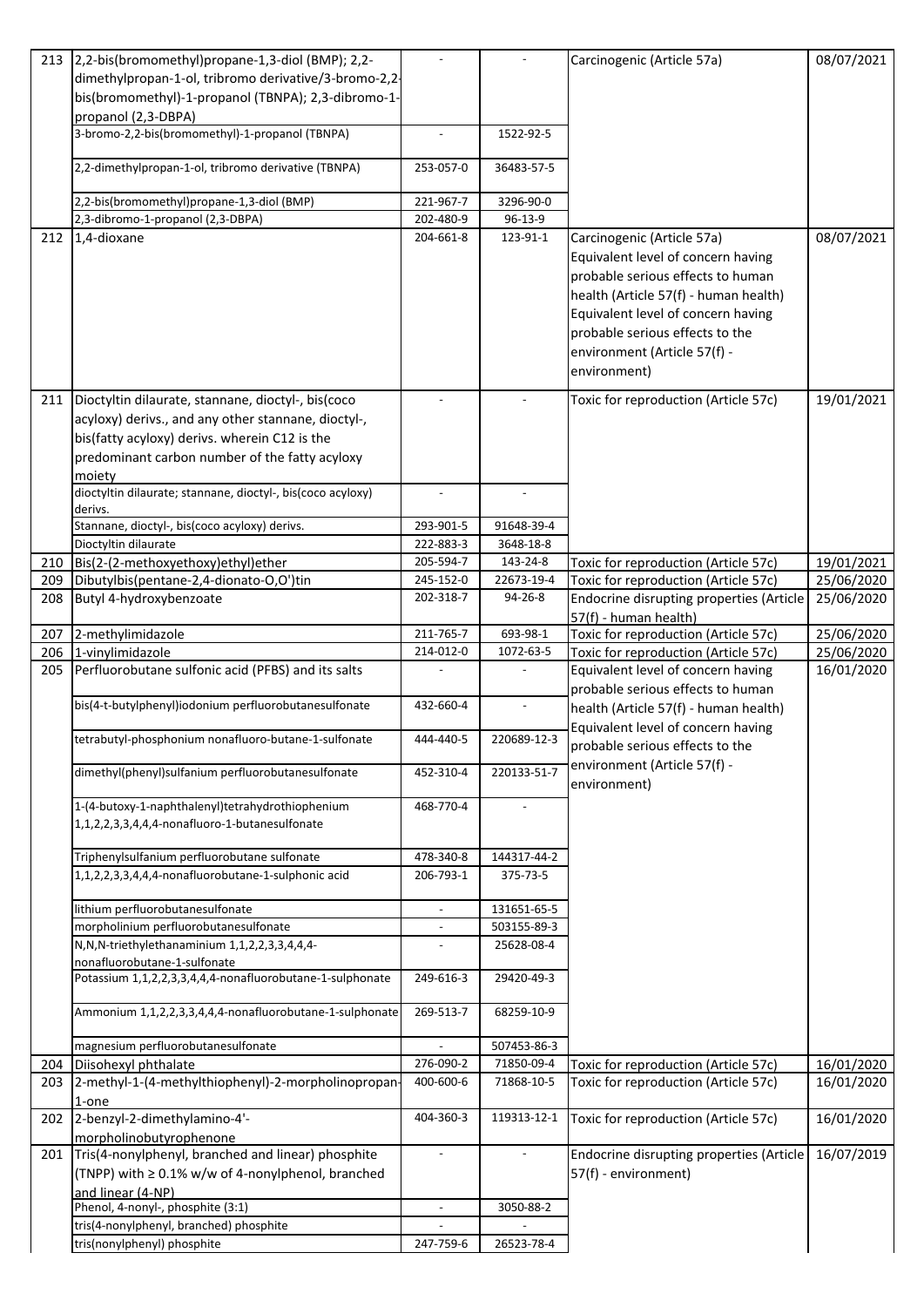|            | Phenol, p-sec-nonyl-, phosphite                                |                          | 106599-06-8    |                                                                      |                          |
|------------|----------------------------------------------------------------|--------------------------|----------------|----------------------------------------------------------------------|--------------------------|
|            | Phenol, p-isononyl-, phosphite (3:1)                           |                          | 31631-13-7     |                                                                      |                          |
| 200        | 4-tert-butylphenol                                             | 202-679-0                | 98-54-4        | Endocrine disrupting properties (Article                             | 16/07/2019               |
|            |                                                                |                          |                | 57(f) - environment)                                                 |                          |
| 199        | 2-methoxyethyl acetate                                         | 203-772-9                | 110-49-6       | Toxic for reproduction (Article 57c)                                 | 16/07/2019               |
| 198        | 2,3,3,3-tetrafluoro-2-(heptafluoropropoxy)propionic            |                          |                | Equivalent level of concern having                                   | 16/07/2019               |
|            | acid, its salts and its acyl halides                           |                          |                | probable serious effects to human                                    |                          |
|            | ammonium 2,3,3,3-tetrafluoro-2-                                | $\overline{\phantom{0}}$ | 62037-80-3     | health (Article 57(f) - human health)                                |                          |
|            | (heptafluoropropoxy)propanoate                                 |                          |                | Equivalent level of concern having                                   |                          |
|            | 2,3,3,3-tetrafluoro-2-(heptafluoropropoxy)propionic acid       | 236-236-8                | 13252-13-6     | probable serious effects to the                                      |                          |
|            |                                                                |                          |                | environment (Article 57(f) -                                         |                          |
|            | potassium 2,3,3,3-tetrafluoro-2-                               | 266-578-3                | 67118-55-2     | environment)                                                         |                          |
|            | (heptafluoropropoxy)propionate                                 |                          |                |                                                                      |                          |
|            | 2,3,3,3-tetrafluoro-2-(heptafluoropropoxy)propionyl fluoride   | 218-173-8                | 2062-98-8      |                                                                      |                          |
|            |                                                                |                          |                |                                                                      |                          |
|            | Propanoic acid, 2,3,3,3-tetrafluoro-2-(heptafluoropropoxy)-, ( |                          | 75579-40-7     |                                                                      |                          |
|            | Propanoic acid, 2,3,3,3-tetrafluoro-2-(heptafluoropropoxy)-,   |                          | 75579-39-4     |                                                                      |                          |
|            | $(+)$                                                          |                          |                |                                                                      |                          |
| 197        | Pyrene                                                         | 204-927-3                | 129-00-0       | PBT (Article 57d)                                                    | 15/01/2019               |
|            |                                                                |                          |                | vPvB (Article 57e)                                                   |                          |
| 196        | Phenanthrene                                                   | 201-581-5                | 85-01-8        | vPvB (Article 57e)                                                   | 15/01/2019               |
| 195        | Fluoranthene                                                   | 205-912-4                | 206-44-0       | PBT (Article 57d)                                                    | 15/01/2019               |
|            |                                                                |                          |                | vPvB (Article 57e)                                                   |                          |
| 194        | Benzo[k]fluoranthene                                           | 205-916-6                | 207-08-9       | Carcinogenic (Article 57a)                                           | 15/01/2019               |
|            |                                                                |                          |                | PBT (Article 57d)                                                    |                          |
|            |                                                                |                          |                | vPvB (Article 57e)                                                   |                          |
|            | 193 2,2-bis(4'-hydroxyphenyl)-4-methylpentane                  | 401-720-1                | 6807-17-6      | Toxic for reproduction (Article 57c)                                 | 15/01/2019               |
| 192        | 1,7,7-trimethyl-3-                                             | 239-139-9                | 15087-24-8     | Endocrine disrupting properties (Article                             | 15/01/2019               |
|            | (phenylmethylene)bicyclo[2.2.1]heptan-2-one                    | 262-967-7                | 61788-32-7     | 57(f) - environment)                                                 |                          |
| 191<br>190 | Terphenyl, hydrogenated<br>Octamethylcyclotetrasiloxane        | 209-136-7                | 556-67-2       | vPvB (Article 57e)<br>PBT (Article 57d)                              | 27/06/2018<br>27/06/2018 |
|            |                                                                |                          |                | vPvB (Article 57e)                                                   |                          |
| 189        | Lead                                                           | 231-100-4                | 7439-92-1      | Toxic for reproduction (Article 57c)                                 | 27/06/2018               |
| 188        | Ethylenediamine                                                | 203-468-6                | $107 - 15 - 3$ | Respiratory sensitising properties                                   | 27/06/2018               |
|            |                                                                |                          |                | (Article 57(f) - human health)                                       |                          |
| 187        | Dodecamethylcyclohexasiloxane                                  | 208-762-8                | 540-97-6       | PBT (Article 57d)                                                    | 27/06/2018               |
|            |                                                                |                          |                | vPvB (Article 57e)                                                   |                          |
|            | 186 Disodium octaborate                                        | 234-541-0                | 12008-41-2     | Toxic for reproduction (Article 57c)                                 | 27/06/2018               |
| 185        | Dicyclohexyl phthalate                                         | 201-545-9                | 84-61-7        | Toxic for reproduction (Article 57c)                                 | 27/06/2018               |
|            |                                                                |                          |                | Endocrine disrupting properties (Article                             |                          |
|            |                                                                |                          |                | 57(f) - human health)                                                |                          |
| 184        | Decamethylcyclopentasiloxane                                   | 208-764-9                | 541-02-6       | PBT (Article 57d)                                                    | 27/06/2018               |
|            |                                                                |                          |                | vPvB (Article 57e)                                                   |                          |
| 183        | Benzo[ghi]perylene                                             | 205-883-8                | 191-24-2       | PBT (Article 57d)                                                    | 27/06/2018               |
|            |                                                                |                          |                | vPvB (Article 57e)                                                   |                          |
| 182        | Benzene-1,2,4-tricarboxylic acid 1,2 anhydride                 | 209-008-0                | 552-30-7       | Respiratory sensitising properties<br>(Article 57(f) - human health) | 27/06/2018               |
| 181        | Reaction products of 1,3,4-thiadiazolidine-2,5-                | $\overline{\phantom{0}}$ |                | Endocrine disrupting properties (Article                             | 15/01/2018               |
|            | dithione, formaldehyde and 4-heptylphenol, branched            |                          |                | 57(f) - environment)                                                 |                          |
|            | and linear (RP-HP)                                             |                          |                |                                                                      |                          |
|            | Formaldehyde, reaction products with branched and linear       | 300-298-5                | 93925-00-9     |                                                                      |                          |
|            | heptylphenol, carbon disulfide and hydrazine                   |                          |                |                                                                      |                          |
|            |                                                                |                          |                |                                                                      |                          |
|            | Reaction product of 1,3,4-thiadiazolidine-2,5-dithione,        | 939-460-0                |                |                                                                      |                          |
|            | formaldehyde and phenol, heptyl derivs.                        |                          |                |                                                                      |                          |
|            |                                                                | 205-923-4                | 218-01-9       |                                                                      | 15/01/2018               |
| 180        | Chrysene                                                       |                          |                | Carcinogenic (Article 57a)                                           |                          |
|            |                                                                |                          |                | PBT (Article 57d)                                                    |                          |
| 179        | Cadmium nitrate                                                | 233-710-6                | 10325-94-7     | vPvB (Article 57e)<br>Carcinogenic (Article 57a)                     | 15/01/2018               |
|            |                                                                |                          |                | Mutagenic (Article 57b)                                              |                          |
|            |                                                                |                          |                | Specific target organ toxicity after                                 |                          |
|            |                                                                |                          |                | repeated exposure (Article 57(f) -                                   |                          |
|            |                                                                |                          |                | human health)                                                        |                          |
|            |                                                                |                          |                |                                                                      |                          |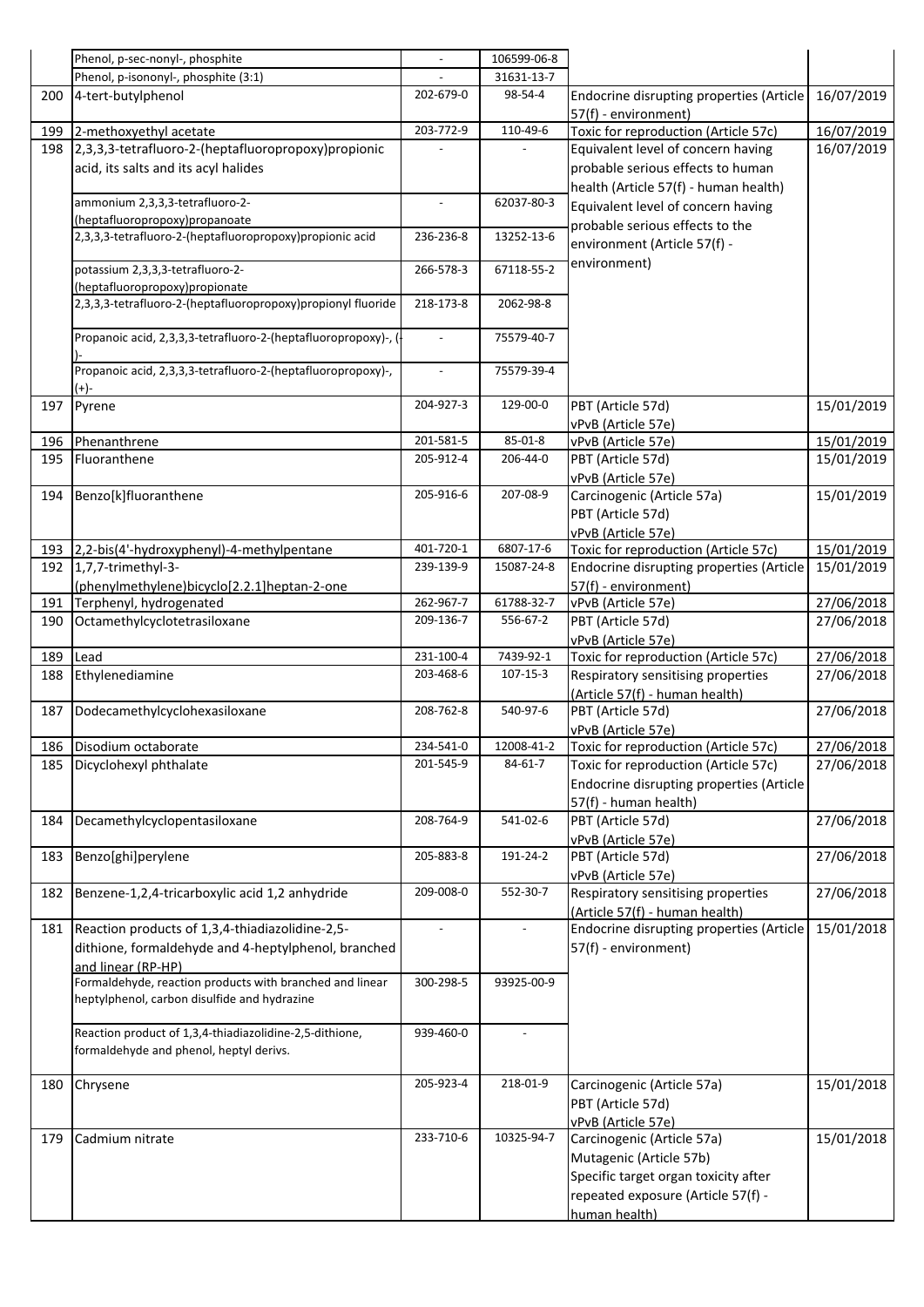| 178 | Cadmium hydroxide                                                                                                                                                                                                                                                                                                                                     | 244-168-5                | 21041-95-2    | Carcinogenic (Article 57a)<br>Mutagenic (Article 57b)<br>Specific target organ toxicity after<br>repeated exposure (Article 57(f) -<br>human health) | 15/01/2018 |
|-----|-------------------------------------------------------------------------------------------------------------------------------------------------------------------------------------------------------------------------------------------------------------------------------------------------------------------------------------------------------|--------------------------|---------------|------------------------------------------------------------------------------------------------------------------------------------------------------|------------|
| 177 | Cadmium carbonate                                                                                                                                                                                                                                                                                                                                     | 208-168-9                | 513-78-0      | Carcinogenic (Article 57a)<br>Mutagenic (Article 57b)<br>Specific target organ toxicity after<br>repeated exposure (Article 57(f) -<br>human health) | 15/01/2018 |
| 176 | Benz[a]anthracene                                                                                                                                                                                                                                                                                                                                     | 200-280-6                | $56 - 55 - 3$ | Carcinogenic (Article 57a)<br>PBT (Article 57d)<br>vPvB (Article 57e)                                                                                | 15/01/2018 |
|     | Dodecachloropentacyclo[12.2.1.16,9.02,13.05,10]octa<br>deca-7,15-diene ("Dechlorane Plus"™)                                                                                                                                                                                                                                                           | $\overline{\phantom{a}}$ |               | vPvB (Article 57e)                                                                                                                                   | 15/01/2018 |
|     | (1S,2S,5R,6R,9S,10S,13R,14R)-1,6,7,8,9,14,15,16,17,17,18,18-<br>Dodecachloropentacyclo[12.2.1.1 <sup>6</sup> , 9.0 <sup>2</sup> , <sup>13</sup> .0 <sup>5</sup> , <sup>10</sup> ] octadeca-7, 15-<br>diene                                                                                                                                            |                          | 135821-03-3   |                                                                                                                                                      |            |
|     | (1S,2S,5S,6S,9R,10R,13R,14R)-1,6,7,8,9,14,15,16,17,17,18,18-<br>Dodecachloropentacyclo[12.2.1.1 <sup>6</sup> , 9.0 <sup>2</sup> , <sup>13</sup> .0 <sup>5</sup> , <sup>10</sup> ] octadeca-7, 15-<br>diene                                                                                                                                            |                          | 135821-74-8   |                                                                                                                                                      |            |
|     | 1,6,7,8,9,14,15,16,17,17,18,18-<br>dodecachloropentacyclo[12.2.1.16,9.02,13.05,10]octadeca-<br>7,15-diene                                                                                                                                                                                                                                             | 236-948-9                | 13560-89-9    |                                                                                                                                                      |            |
|     | rel-(1R,4S,4aS,6aS,7S,10R,10aR,12aR)-<br>1,2,3,4,7,8,9,10,13,13,14,14-dodecachloro-<br>1,4,4a,5,6,6a,7,10,10a,11,12,12a-dodecahydro-1,4:7,10-<br>dimethanodibenzo[a,e]cyclooctene                                                                                                                                                                     |                          |               |                                                                                                                                                      |            |
|     | rel-(1R,4S,4aS,6aR,7R,10S,10aS,12aR)-<br>1,2,3,4,7,8,9,10,13,13,14,14-dodecachloro-<br>1,4,4a,5,6,6a,7,10,10a,11,12,12a-dodecahydro-1,4:7,10-<br>dimethanodibenzo[a,e]cyclooctene                                                                                                                                                                     |                          |               |                                                                                                                                                      |            |
| 174 | Perfluorohexane-1-sulphonic acid and its salts                                                                                                                                                                                                                                                                                                        |                          |               |                                                                                                                                                      |            |
|     |                                                                                                                                                                                                                                                                                                                                                       |                          |               |                                                                                                                                                      |            |
|     | tridecafluorohexanesulphonic acid, compound with 2,2'-                                                                                                                                                                                                                                                                                                | 274-462-9                | 70225-16-0    | vPvB (Article 57e)                                                                                                                                   | 07/07/2017 |
|     | iminodiethanol (1:1)<br>potassium perfluorohexane-1-sulphonate                                                                                                                                                                                                                                                                                        | 223-393-2                | 3871-99-6     |                                                                                                                                                      |            |
|     | perfluorohexane-1-sulphonic acid                                                                                                                                                                                                                                                                                                                      | 206-587-1                | 355-46-4      |                                                                                                                                                      |            |
|     | ammonium perfluorohexane-1-sulphonate                                                                                                                                                                                                                                                                                                                 | 269-511-6                | 68259-08-5    |                                                                                                                                                      |            |
|     | Sulfonium, [4-[(2-methyl-1-oxo-2-propenyl)oxy]phenyl]diphenyl-,<br>salt with 1,1,2,2,3,3,4,4,5,5,6,6,6-tridecafluoro-1-hexanesulfonic<br>acid (1:1), polymer with 2-ethyltricyclo[3.3.1.13,7]dec-2-yl 2-methyl-<br>2-propenoate, 3-hydroxytricyclo[3.3.1.13,7]dec-1-yl 2-methyl-2-<br>propenoate and tetrahydro-2-oxo-3-furanyl 2-methyl-2-propenoate |                          | 911027-69-5   |                                                                                                                                                      |            |
|     | 1-Hexanesulfonic acid, 1,1,2,2,3,3,4,4,5,5,6,6,6-tridecafluoro-,<br>cesium salt (1:1)                                                                                                                                                                                                                                                                 | $\overline{a}$           | 92011-17-1    |                                                                                                                                                      |            |
|     | Dibenzo[k,n][1,4,7,10,13]tetraoxathiacyclopentadecinium, 19-[4-<br>(1,1-dimethylethyl)phenyl]-6,7,9,10,12,13-hexahydro-,<br>1,1,2,2,3,3,4,4,5,5,6,6,6-tridecafluoro-1-hexanesulfonate (1:1)                                                                                                                                                           |                          | 928049-42-7   |                                                                                                                                                      |            |
|     | 1-Hexanesulfonic acid, 1,1,2,2,3,3,4,4,5,5,6,6,6-tridecafluoro-,<br>gallium salt (9CI)                                                                                                                                                                                                                                                                | $\overline{\phantom{a}}$ | 341035-71-0   |                                                                                                                                                      |            |
|     | Sulfonium, bis(4-methylphenyl)phenyl-, 1,1,2,2,3,3,4,4,5,5,6,6,6-<br>tridecafluoro-1-hexanesulfonate (1:1)                                                                                                                                                                                                                                            |                          | 341548-85-4   |                                                                                                                                                      |            |
|     | 1-Hexanesulfonic acid, 1,1,2,2,3,3,4,4,5,5,6,6,6-tridecafluoro-,<br>scandium $(3+)$ salt $(3:1)$                                                                                                                                                                                                                                                      | $\overline{\phantom{a}}$ | 350836-93-0   |                                                                                                                                                      |            |
|     | 1-Hexanesulfonic acid, 1,1,2,2,3,3,4,4,5,5,6,6,6-tridecafluoro-,<br>$neodymium(3+)$ salt $(3:1)$                                                                                                                                                                                                                                                      | $\overline{\phantom{a}}$ | 41184-65-0    |                                                                                                                                                      |            |
|     | 1-Hexanesulfonic acid, 1,1,2,2,3,3,4,4,5,5,6,6,6-tridecafluoro-,<br>$y$ ttrium $(3+)$ salt $(3:1)$                                                                                                                                                                                                                                                    |                          | 41242-12-0    |                                                                                                                                                      |            |
|     | Sulfonium, (thiodi-4,1-phenylene)bis[diphenyl-, salt with<br>1,1,2,2,3,3,4,4,5,5,6,6,6-tridecafluoro-1-hexanesulfonic acid (1:2)                                                                                                                                                                                                                      | $\overline{a}$           | 421555-73-9   |                                                                                                                                                      |            |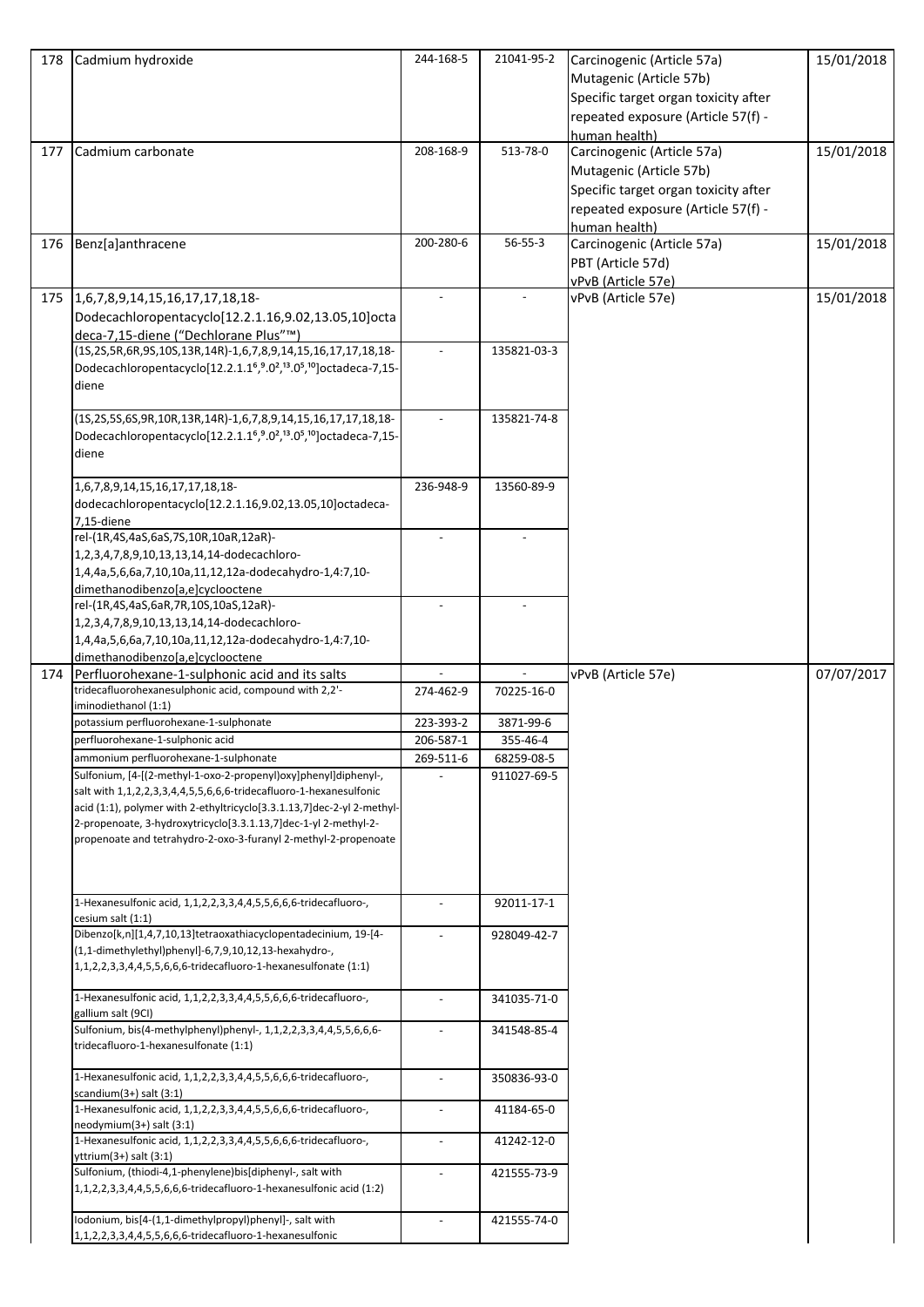| Sulfonium, tris[4-(1,1-dimethylethyl)phenyl]-,<br>1,1,2,2,3,3,4,4,5,5,6,6,6-tridecafluoro-1-hexanesulfonate (1:1)                                                                                           |                          | 425670-70-8  |                                                                  |            |
|-------------------------------------------------------------------------------------------------------------------------------------------------------------------------------------------------------------|--------------------------|--------------|------------------------------------------------------------------|------------|
| Ethanaminium, N-[4-[[4-(diethylamino)phenyl][4-(ethylamino)-1-<br>naphthalenyl]methylene]-2,5-cyclohexadien-1-ylidene]-N-ethyl-,<br>1,1,2,2,3,3,4,4,5,5,6,6,6-tridecafluoro-1-hexanesulfonate (1:1)         | $\overline{a}$           | 1310480-24-0 |                                                                  |            |
| Methanaminium, N-[4-[[4-(dimethylamino)phenyl][4-(ethylamino)-1-<br>naphthalenyl]methylene]-2,5-cyclohexadien-1-ylidene]-N-methyl-,<br>1,1,2,2,3,3,4,4,5,5,6,6,6-tridecafluoro-1-hexanesulfonate (1:1)      | $\overline{a}$           | 1310480-27-3 |                                                                  |            |
| Methanaminium, N-[4-[[4-(dimethylamino)phenyl][4-(phenylamino)-<br>1-naphthalenyl]methylene]-2,5-cyclohexadien-1-ylidene]-N-methyl-,<br>1,1,2,2,3,3,4,4,5,5,6,6,6-tridecafluoro-1-hexanesulfonate (1:1)     | $\overline{\phantom{a}}$ | 1310480-28-4 |                                                                  |            |
| Beta-Cyclodextrin, compd. with 1,1,2,2,3,3,4,4,5,5,6,6,6-<br>tridecafluoro-1-hexanesulfonic acid ion(1-)(1:1)                                                                                               | $\overline{a}$           | 1329995-45-0 |                                                                  |            |
| Gamma-Cyclodextrin, compd. with 1,1,2,2,3,3,4,4,5,5,6,6,6-<br>tridecafluoro-1-hexanesulfonic acid ion(1-)(1:1)                                                                                              | $\overline{a}$           | 1329995-69-8 |                                                                  |            |
| Sulfonium, triphenyl-, 1,1,2,2,3,3,4,4,5,5,6,6,6-tridecafluoro-1-<br>hexanesulfonate (1:1)                                                                                                                  |                          | 144116-10-9  |                                                                  |            |
| Phosphonium, triphenyl(phenylmethyl)-, 1,1,2,2,3,3,4,4,5,5,6,6,6-<br>tridecafluoro-1-hexanesulfonate (1:1)                                                                                                  |                          | 1000597-52-3 |                                                                  |            |
| 1-Butanaminium, N,N,N-tributyl-, salt with 1,1,2,2,3,3,4,4,5,5,6,6,6-<br>tridecafluoro-1-hexanesulfonic acid                                                                                                | $\overline{a}$           | 108427-54-9  |                                                                  |            |
| Ethanaminium, N,N,N-triethyl-, salt with1,1,2,2,3,3,4,4,5,5,6,6,6-<br>tridecafluoro-1-hexanesulfonic acid (1:1)                                                                                             |                          | 108427-55-0  |                                                                  |            |
| 1-Hexanesulfonic acid, 1,1,2,2,3,3,4,4,5,5,6,6,6-tridecafluoro-,<br>compd. With pyrrolidine (1:1)                                                                                                           | $\overline{a}$           | 1187817-57-7 |                                                                  |            |
| Quinolinium, 1-(carboxymethyl)-4-[2-[4-[4-(2,2-<br>diphenylethenyl)phenyl]-1,2,3,3a,4,8b-hexahydrocyclopent[b]indol-<br>7-yl]ethenyl]-, 1,1,2,2,3,3,4,4,5,5,6,6,6-tridecafluoro-1-<br>hexanesulfonate (1:1) |                          | 1462414-59-0 |                                                                  |            |
| Iodonium, diphenyl-, 1,1,2,2,3,3,4,4,5,5,6,6,6-tridecafluoro-1-<br>hexanesulfonate (1:1)                                                                                                                    |                          | 153443-35-7  |                                                                  |            |
| Methanaminium, N,N,N-trimethyl-, salt with<br>1,1,2,2,3,3,4,4,5,5,6,6,6-tridecafluoro-1-hexanesulfonic acid (1:1)                                                                                           |                          | 189274-31-5  |                                                                  |            |
| 1-Hexanesulfonic acid, 1,1,2,2,3,3,4,4,5,5,6,6,6-tridecafluoro-,<br>compd.with 2-methyl-2-propanamine (1:1)                                                                                                 |                          | 202189-84-2  |                                                                  |            |
| Iodonium, bis[4-(1,1-dimethylethyl)phenyl]-,<br>1,1,2,2,3,3,4,4,5,5,6,6,6-tridecafluoro-1-hexanesulfonate (1:1)                                                                                             |                          | 213740-81-9  |                                                                  |            |
| 1-Hexanesulfonic acid, 1,1,2,2,3,3,4,4,5,5,6,6,6-tridecafluoro-,<br>lithium salt (1:1)                                                                                                                      |                          | 55120-77-9   |                                                                  |            |
| 1-Hexanesulfonic acid, 1,1,2,2,3,3,4,4,5,5,6,6,6-tridecafluoro-, zinc<br>salt                                                                                                                               |                          | 70136-72-0   |                                                                  |            |
| Sulfonium, [4-[(2-methyl-1-oxo-2-propen-1-yl)oxy]phenyl]diphenyl-,<br>1,1,2,2,3,3,4,4,5,5,6,6,6-tridecafluoro-1-hexanesulfonate (1:1)                                                                       | $\overline{a}$           | 911027-68-4  |                                                                  |            |
| Sulfonium, (4-methylphenyl)diphenyl-, 1,1,2,2,3,3,4,4,5,5,6,6,6-<br>tridecafluoro-1-hexanesulfonate (1:1)                                                                                                   |                          | 910606-39-2  |                                                                  |            |
| Iodonium, bis[(1,1-dimethylethyl)phenyl]-, salt with<br>1,1,2,2,3,3,4,4,5,5,6,6,6-tridecafluoro-1-hexanesulfonic acid (1:1)<br>(9C1)                                                                        |                          | 866621-50-3  |                                                                  |            |
| 1-Hexanesulfonic acid, 1,1,2,2,3,3,4,4,5,5,6,6,6-tridecafluoro-,<br>compd. with N, N-diethylethanamine (1:1)                                                                                                |                          | 72033-41-1   |                                                                  |            |
| 1-Hexanesulfonic acid, 1,1,2,2,3,3,4,4,5,5,6,6,6-tridecafluoro-,<br>sodium salt                                                                                                                             |                          | 82382-12-5   |                                                                  |            |
| 173 p-(1,1-dimethylpropyl)phenol                                                                                                                                                                            | 201-280-9                | 80-46-6      | Endocrine disrupting properties (Article<br>57(f) - environment) | 12/01/2017 |
| Nonadecafluorodecanoic acid (PFDA) and its sodium<br>172<br>and ammonium salts                                                                                                                              |                          |              | Toxic for reproduction (Article 57c)<br>PBT (Article 57d)        | 12/01/2017 |
| Decanoic acid, nonadecafluoro-, sodium salt                                                                                                                                                                 |                          | 3830-45-3    |                                                                  |            |
| Ammonium nonadecafluorodecanoate                                                                                                                                                                            | 221-470-5                | 3108-42-7    |                                                                  |            |
| Nonadecafluorodecanoic acid                                                                                                                                                                                 | 206-400-3                | 335-76-2     |                                                                  |            |
|                                                                                                                                                                                                             |                          |              |                                                                  |            |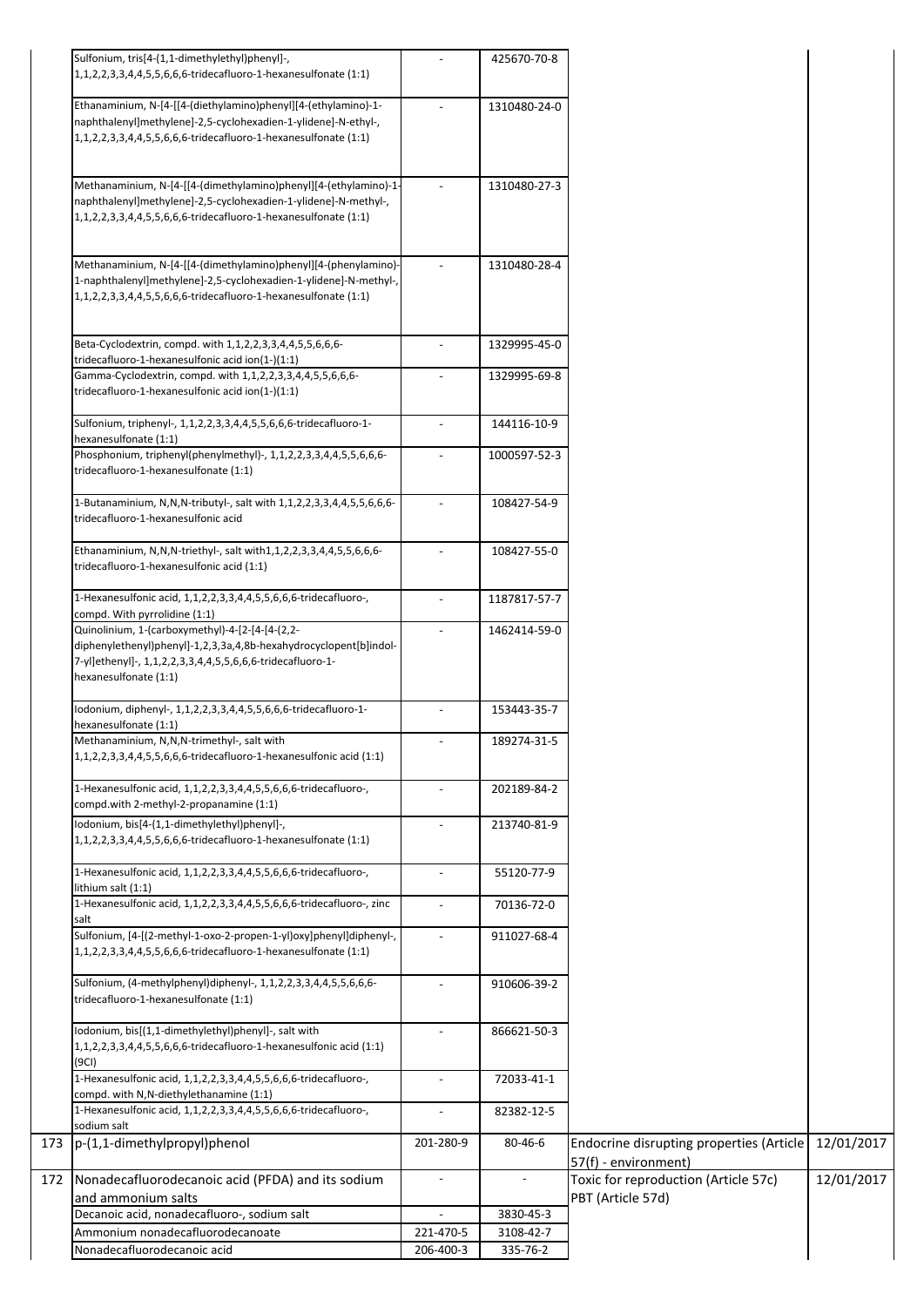|     | sodium nonadecafluorodecanoate                                  |                          | 3830-45-3       |                                                            |            |
|-----|-----------------------------------------------------------------|--------------------------|-----------------|------------------------------------------------------------|------------|
| 171 | 4-heptylphenol, branched and linear                             |                          |                 | Endocrine disrupting properties (Article                   | 12/01/2017 |
|     | 4-heptylphenol                                                  | 217-862-0                | 1987-50-4       | 57(f) - environment)                                       |            |
|     | Phenol, heptyl derivs.                                          | 276-743-1                | 72624-02-3      |                                                            |            |
|     | Phenol, 4-(1-ethyl-1,2-dimethylpropyl)-                         | $\overline{a}$           | 30784-27-1      |                                                            |            |
|     | Phenol, 4-(1,1,2,2-tetramethylpropyl)-                          | $\overline{a}$           | 72861-06-4      |                                                            |            |
|     | Phenol, 4-(1,1,3-trimethylbutyl)-                               | $\overline{\phantom{a}}$ | 33104-11-9      |                                                            |            |
|     | Phenol, 4-(1,1-diethylpropyl)-                                  | $\overline{\phantom{a}}$ | 37872-24-5      |                                                            |            |
|     | Phenol, 4-(1,1-dimethylpentyl)-                                 | $\overline{a}$           | 30784-31-7      |                                                            |            |
|     | Phenol, 4-(1,2,2-trimethylbutyl)-                               | $\overline{a}$           | 911371-06-7     |                                                            |            |
|     | Phenol, 4-(1,2-dimethylpentyl)-                                 |                          | 854904-93-1     |                                                            |            |
|     | Phenol, 4-(1,3,3-trimethylbutyl)-                               |                          | 911371-07-8     |                                                            |            |
|     | Phenol, 4-(1,3-dimethylpentyl)-                                 |                          | 71945-81-8      |                                                            |            |
|     | Phenol, 4-(1,4-dimethylpentyl)-                                 |                          | 857629-71-1     |                                                            |            |
|     | Phenol, 4-(1-ethyl-2,2-dimethylpropyl)-                         |                          | 861010-65-3     |                                                            |            |
|     | Phenol, 4-(1-ethyl-3-methylbutyl)-                              | $\overline{\phantom{a}}$ | 854904-92-0     |                                                            |            |
|     | Phenol, 4-(1-ethylpentyl)-                                      |                          | 6465-74-3       |                                                            |            |
|     | Phenol, 4-(1-methylhexyl)-                                      | $\overline{\phantom{a}}$ | 6863-24-7       |                                                            |            |
|     | Phenol, 4-(1-propylbutyl)-                                      | $\overline{a}$           | 6465-71-0       |                                                            |            |
|     | Phenol, 4-(3-ethylpentyl)-                                      | $\overline{\phantom{a}}$ | 911370-98-4     |                                                            |            |
|     | Phenol, 4-(3-methylhexyl)-                                      | $\overline{\phantom{a}}$ | 102570-52-5     |                                                            |            |
|     | Phenol, 4-(4-methylhexyl)-                                      | $\overline{\phantom{a}}$ | 1139800-98-8    |                                                            |            |
|     | Phenol, 4-(5-methylhexyl)-                                      |                          | 100532-36-3     |                                                            |            |
|     | Phenol, 4-[2-methyl-1-(1-methylethyl)propyl]-                   |                          | 1824346-00-0    |                                                            |            |
|     | Phenol, 4-tert-heptyl-                                          |                          | 288864-02-8     |                                                            |            |
|     | 4-(2,3-dimethylpentan-2-yl)phenol                               | 854-135-2                | 861011-60-1     |                                                            |            |
|     | 4-(3-methylhexan-3-yl)phenol                                    | 854-958-7                | 30784-32-8      |                                                            |            |
| 170 | 4,4'-isopropylidenediphenol                                     | 201-245-8                | 80-05-7         | Toxic for reproduction (Article 57c)                       | 12/01/2017 |
|     |                                                                 |                          |                 | Endocrine disrupting properties (Article                   |            |
|     |                                                                 |                          |                 | 57(f) - environment)                                       |            |
|     |                                                                 |                          |                 | Endocrine disrupting properties (Article                   |            |
|     |                                                                 |                          |                 | 57(f) - human health)                                      |            |
| 169 | Benzo[def]chrysene (Benzo[a]pyrene)                             | 200-028-5                | $50 - 32 - 8$   | Carcinogenic (Article 57a)                                 | 20/06/2016 |
|     |                                                                 |                          |                 | Mutagenic (Article 57b)                                    |            |
|     |                                                                 |                          |                 | Toxic for reproduction (Article 57c)                       |            |
|     |                                                                 |                          |                 | PBT (Article 57d)                                          |            |
|     |                                                                 |                          |                 |                                                            |            |
| 168 | Perfluorononan-1-oic-acid and its sodium and                    | $\overline{a}$           |                 | vPvB (Article 57e)<br>Toxic for reproduction (Article 57c) | 17/12/2015 |
|     |                                                                 |                          |                 | PBT (Article 57d)                                          |            |
|     | ammonium salts<br>Ammonium salts of perfluorononan-1-oic-acid   |                          | $-$ , 4149-60-4 |                                                            |            |
|     | Perfluorononan-1-oic-acid                                       | 206-801-3                | 375-95-1        |                                                            |            |
|     | Sodium salts of perfluorononan-1-oic-acid                       |                          | -, 21049-39-8   |                                                            |            |
| 167 | Nitrobenzene                                                    | 202-716-0                | 98-95-3         | Toxic for reproduction (Article 57c)                       | 17/12/2015 |
| 166 | 2-(2H-benzotriazol-2-yl)-4-(tert-butyl)-6-(sec-                 | 253-037-1                | 36437-37-3      | vPvB (Article 57e)                                         | 17/12/2015 |
|     | butyl)phenol (UV-350)                                           |                          |                 |                                                            |            |
| 165 | 2,4-di-tert-butyl-6-(5-chlorobenzotriazol-2-yl)phenol           | 223-383-8                | 3864-99-1       | vPvB (Article 57e)                                         | 17/12/2015 |
|     | $(UV-327)$                                                      |                          |                 |                                                            |            |
| 164 | 1,3-propanesultone                                              | 214-317-9                | 1120-71-4       | Carcinogenic (Article 57a)                                 | 17/12/2015 |
| 163 | 5-sec-butyl-2-(2,4-dimethylcyclohex-3-en-1-yl)-5-               |                          |                 | vPvB (Article 57e)                                         | 15/06/2015 |
|     | methyl-1,3-dioxane [1], 5-sec-butyl-2-(4,6-                     |                          |                 |                                                            |            |
|     | dimethylcyclohex-3-en-1-yl)-5-methyl-1,3-dioxane [2]            |                          |                 |                                                            |            |
|     |                                                                 |                          |                 |                                                            |            |
|     | Reaction mass of 5-sec-butyl-2-(2,4-dimethylcyclohex-3-en-1-    | 413-720-9                | 117933-89-8     |                                                            |            |
|     | yl)-5-methyl-1,3-dioxane and 5-sec-butyl-2-(4,6-                |                          |                 |                                                            |            |
|     | dimethylcyclohex-3-en-1-yl)-5-methyl-1,3-dioxane                |                          |                 |                                                            |            |
|     |                                                                 |                          |                 |                                                            |            |
|     | Reaction mass of 5-[(2R)-butan-2-yl]-2-[(1R,2R)-2,4-            | 700-927-7                |                 |                                                            |            |
|     | dimethylcyclohex-3-en-1-yl]-5-methyl-1,3-dioxane and 5-         |                          |                 |                                                            |            |
|     | [(2R)-butan-2-yl]-2-[(1R,2S)-2,4-dimethylcyclohex-3-en-1-yl]-   |                          |                 |                                                            |            |
|     | 5-methyl-1,3-dioxane and 5-[(2R)-butan-2-yl]-2-[(1S,2R)-2,4-    |                          |                 |                                                            |            |
|     | dimethylcyclohex-3-en-1-yl]-5-methyl-1,3-dioxane and 5-         |                          |                 |                                                            |            |
|     | [(2R)-butan-2-yl]-2-[(1S,2S)-2,4-dimethylcyclohex-3-en-1-yl]-5- |                          |                 |                                                            |            |
|     | methyl-1,3-dioxane and 5-[(2S)-butan-2-yl]-2-[(1S,2R)-2,4-      |                          |                 |                                                            |            |
|     | dimethylcyclohex-3-en-1-yl]-5-methyl-1,3-dioxane and 5-         |                          |                 |                                                            |            |
|     | [(2S)-butan-2-yl]-2-[(1S,2S)-2,4-dimethylcyclohex-3-en-1-yl]-5- |                          |                 |                                                            |            |
|     | methyl-1,3-dioxane                                              |                          |                 |                                                            |            |
|     |                                                                 |                          |                 |                                                            |            |
|     |                                                                 |                          |                 |                                                            |            |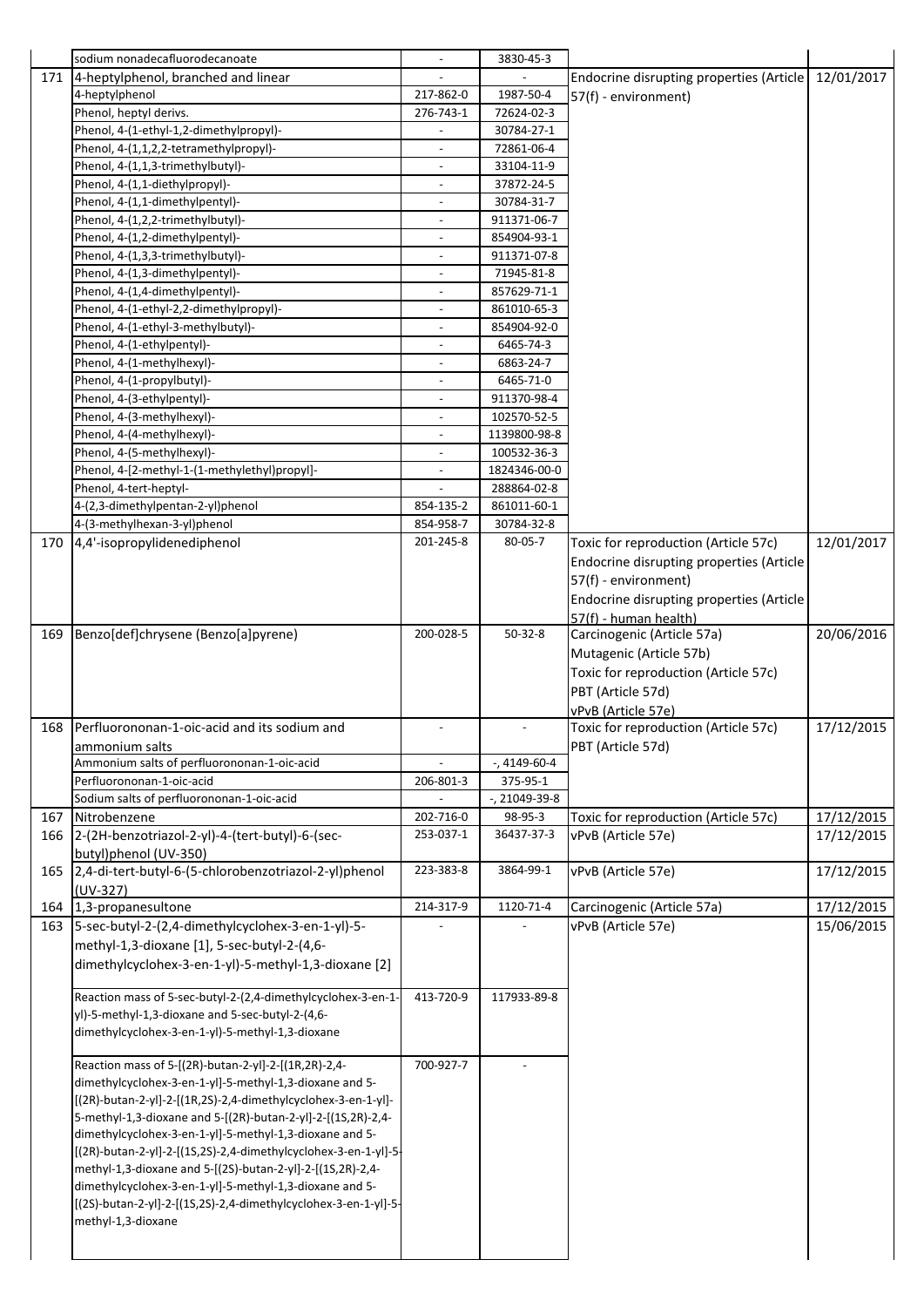|     | 2-(2,4-Dimethylcyclohex-3-ene-1-yl)-5-methyl-(1-                                                 | 601-499-3                | 117933-89-8    |                                             |            |
|-----|--------------------------------------------------------------------------------------------------|--------------------------|----------------|---------------------------------------------|------------|
|     | methylpropyl)-1,3-dioxane<br>1,3-Dioxane, 2-[(1R,2R)-2,4-dimethyl-3-cyclohexen-1-yl]-5-          | $\overline{\phantom{a}}$ | 343934-05-4    |                                             |            |
|     | methyl-5-(1-methylpropyl)-, trans-rel-                                                           |                          |                |                                             |            |
|     | 1,3-Dioxane, 2-[(1R,2S)-2,4-dimethyl-3-cyclohexen-1-yl]-5-                                       | $\overline{\phantom{a}}$ | 676367-04-7    |                                             |            |
|     | methyl-5-(1-methylpropyl)-, cis-                                                                 |                          |                |                                             |            |
|     | 1,3-Dioxane, 2-[(1R,2S)-2,4-dimethyl-3-cyclohexen-1-yl]-5-<br>methyl-5-(1-methylpropyl)-, trans- | $\overline{\phantom{a}}$ | 676367-08-1    |                                             |            |
|     | 1,3-Dioxane, 2-[(1S,2R)-2,4-dimethyl-3-cyclohexen-1-yl]-5-                                       | $\overline{\phantom{a}}$ | 676367-03-6    |                                             |            |
|     | methyl-5-(1-methylpropyl)-, cis-                                                                 |                          |                |                                             |            |
|     | 1,3-Dioxane, 2-[(1S,2R)-2,4-dimethyl-3-cyclohexen-1-yl]-5-                                       |                          | 676367-07-0    |                                             |            |
|     | methyl-5-(1-methylpropyl)-, trans-<br>1,3-Dioxane, 2-[(1S,2S)-2,4-dimethyl-3-cyclohexen-1-yl]-5- | $\overline{\phantom{a}}$ | 676367-02-5    |                                             |            |
|     | methyl-5-(1-methylpropyl)-, cis-                                                                 |                          |                |                                             |            |
|     | 1,3-Dioxane, 2-[(1S,2S)-2,4-dimethyl-3-cyclohexen-1-yl]-5-                                       | $\overline{\phantom{a}}$ | 676367-06-9    |                                             |            |
|     | methyl-5-(1-methylpropyl)-, trans-                                                               |                          |                |                                             |            |
|     | 5-sec-butyl-2-(2,4-dimethylcyclohex-3-en-1-yl)-5-methyl-1,3-                                     |                          |                |                                             |            |
|     | dioxane<br>5-sec-butyl-2-(4,6-dimethylcyclohex-3-en-1-yl)-5-methyl-1,3-                          | $\blacksquare$           | $\overline{a}$ |                                             |            |
|     | dioxane                                                                                          |                          |                |                                             |            |
|     | 1,3-Dioxane, 2-[(1R,2R)-2,4-dimethyl-3-cyclohexen-1-yl]-5-                                       | $\overline{\phantom{a}}$ | 676367-09-2    |                                             |            |
|     | methyl-5-(1-methylpropyl)-, trans-<br>1,3-Dioxane, 2-[(1R,2R)-2,4-dimethyl-3-cyclohexen-1-yl]-5- | $\overline{a}$           | 343934-04-3    |                                             |            |
|     | methyl-5-(1-methylpropyl)-, cis-rel-                                                             |                          |                |                                             |            |
|     | 1,3-Dioxane, 2-(2,4-dimethyl-3-cyclohexen-1-yl)-5-methyl-5-                                      | $\overline{\phantom{a}}$ | 186309-28-4    |                                             |            |
|     | (1-methylpropyl)-                                                                                |                          |                |                                             |            |
|     | 1,3-Dioxane, 2-[(1R,2R)-2,4-dimethyl-3-cyclohexen-1-yl]-5-                                       |                          | 676367-05-8    |                                             |            |
|     | methyl-5-(1-methylpropyl)-, cis-<br>162 1,2-benzenedicarboxylic acid, di-C6-10-alkyl esters or   | $\blacksquare$           |                | Toxic for reproduction (Article 57c)        | 15/06/2015 |
|     | mixed decyl and hexyl and octyl diesters                                                         |                          |                |                                             |            |
|     | 1,2-Benzenedicarboxylic acid, mixed decyl and hexyl and                                          | 272-013-1                | 68648-93-1     |                                             |            |
|     | octyl diesters                                                                                   |                          |                |                                             |            |
|     | 1,2-Benzenedicarboxylic acid, di-C6-10-alkyl esters                                              | 271-094-0                | 68515-51-5     |                                             |            |
| 161 | Reaction mass of 2-ethylhexyl 10-ethyl-4,4-dioctyl-7-                                            |                          |                | Toxic for reproduction (Article 57c)        | 17/12/2014 |
|     | oxo-8-oxa-3,5-dithia-4-stannatetradecanoate and 2-                                               |                          |                |                                             |            |
|     | ethylhexyl 10-ethyl-4-[[2-[(2-ethylhexyl)oxy]-2-                                                 |                          |                |                                             |            |
|     | oxoethyl]thio]-4-octyl-7-oxo-8-oxa-3,5-dithia-4-                                                 |                          |                |                                             |            |
|     | stannatetradecanoate (reaction mass of DOTE and<br>MOTE)                                         |                          |                |                                             |            |
|     | 160 Cadmium sulphate                                                                             | 233-331-6                | 10124-36-4,    | Carcinogenic (Article 57a)                  | 17/12/2014 |
|     |                                                                                                  |                          | 31119-53-6     | Mutagenic (Article 57b)                     |            |
|     |                                                                                                  |                          |                | Toxic for reproduction (Article 57c)        |            |
|     |                                                                                                  |                          |                | Specific target organ toxicity after        |            |
|     |                                                                                                  |                          |                | repeated exposure (Article 57(f) -          |            |
|     | Cadmium fluoride                                                                                 | 232-222-0                | 7790-79-6      | human health)<br>Carcinogenic (Article 57a) | 17/12/2014 |
| 159 |                                                                                                  |                          |                | Mutagenic (Article 57b)                     |            |
|     |                                                                                                  |                          |                | Toxic for reproduction (Article 57c)        |            |
|     |                                                                                                  |                          |                | Specific target organ toxicity after        |            |
|     |                                                                                                  |                          |                | repeated exposure (Article 57(f) -          |            |
|     |                                                                                                  |                          |                | human health)                               |            |
|     | 158 2-ethylhexyl 10-ethyl-4,4-dioctyl-7-oxo-8-oxa-3,5-                                           | 239-622-4                | 15571-58-1     | Toxic for reproduction (Article 57c)        | 17/12/2014 |
|     | dithia-4-stannatetradecanoate (DOTE)<br>157 2-benzotriazol-2-yl-4,6-di-tert-butylphenol (UV-320) | 223-346-6                | 3846-71-7      | PBT (Article 57d)                           | 17/12/2014 |
|     |                                                                                                  |                          |                | vPvB (Article 57e)                          |            |
|     | 156 2-(2H-benzotriazol-2-yl)-4,6-ditertpentylphenol (UV-                                         | 247-384-8                | 25973-55-1     | PBT (Article 57d)                           | 17/12/2014 |
|     | 328)                                                                                             |                          |                | vPvB (Article 57e)                          |            |
| 155 | Sodium peroxometaborate                                                                          | 231-556-4                | 7632-04-4      | Toxic for reproduction (Article 57c)        | 16/06/2014 |
|     | 154 Sodium perborate, perboric acid, sodium salt                                                 |                          |                | Toxic for reproduction (Article 57c)        | 16/06/2014 |
|     | Perboric acid (H3BO2(O2)), monosodium salt, trihydrate                                           | 603-902-8                | 13517-20-9     |                                             |            |
|     | Borate(2-), tetrahydroxybis[µ-(peroxy-KO1:KO2)]di-, sodium                                       |                          | 90568-23-3     |                                             |            |
|     | (1:2)                                                                                            |                          |                |                                             |            |
|     | Sodium perborate                                                                                 | 239-172-9                | 15120-21-5     |                                             |            |
|     | Perboric acid, sodium salt                                                                       | 234-390-0                | 11138-47-9     |                                             |            |
|     | Borate(2-), tetrahydroxybis[µ-(peroxy-kO1:kO2)]di-, sodium,<br>hydrate (1:2:6)                   |                          | 125022-34-6    |                                             |            |
|     |                                                                                                  |                          |                |                                             |            |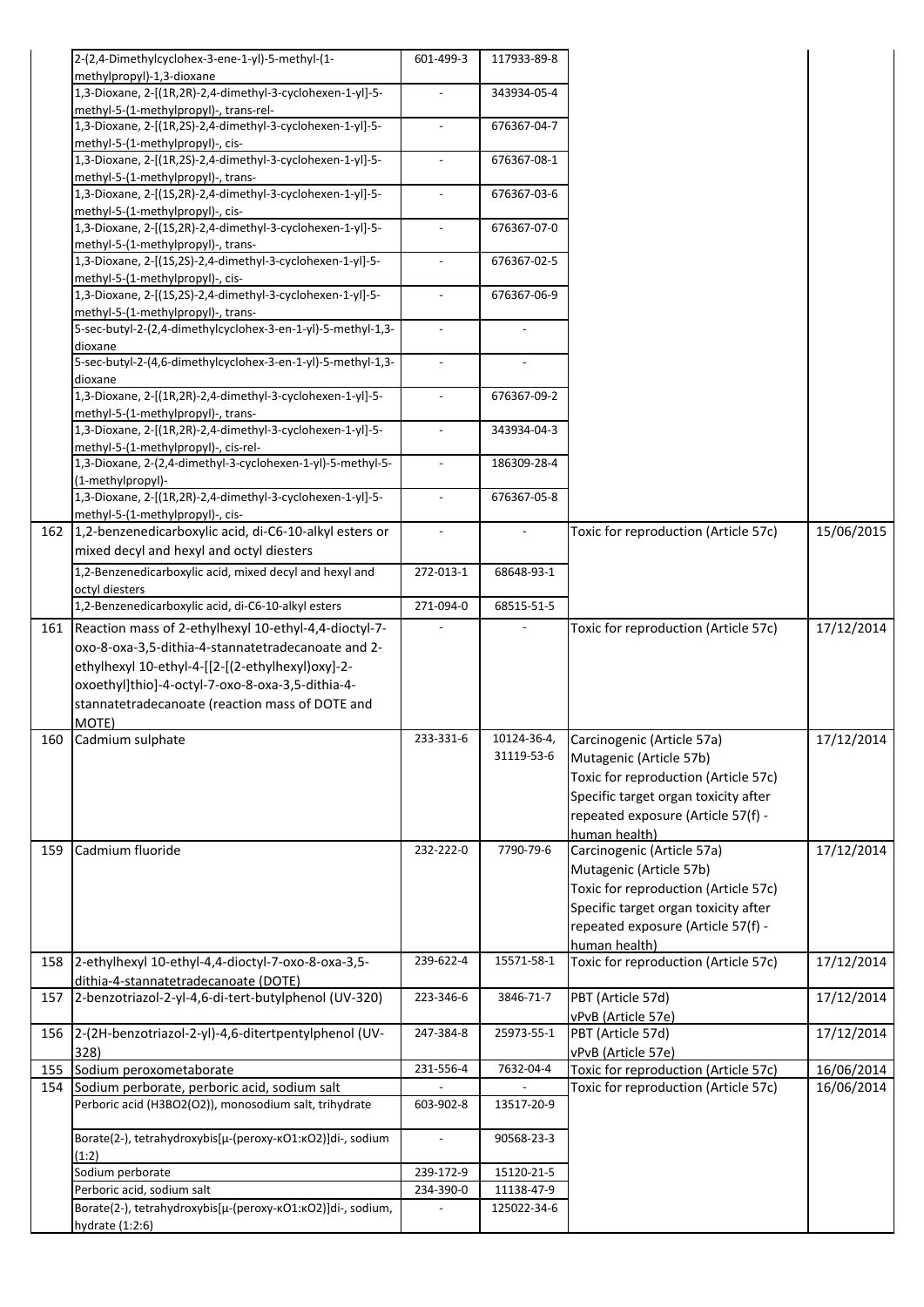| 153 | Cadmium chloride                                                                                                                                   | 233-296-7      | 10108-64-2               | Carcinogenic (Article 57a)<br>Mutagenic (Article 57b)<br>Toxic for reproduction (Article 57c)<br>Specific target organ toxicity after<br>repeated exposure (Article 57(f) -<br>human health) | 16/06/2014 |
|-----|----------------------------------------------------------------------------------------------------------------------------------------------------|----------------|--------------------------|----------------------------------------------------------------------------------------------------------------------------------------------------------------------------------------------|------------|
|     | 152 1,2-Benzenedicarboxylic acid, dihexyl ester, branched<br>and linear                                                                            | 271-093-5      | 68515-50-4               | Toxic for reproduction (Article 57c)                                                                                                                                                         | 16/06/2014 |
| 151 | Trixylyl phosphate                                                                                                                                 | 246-677-8      | 25155-23-1               | Toxic for reproduction (Article 57c)                                                                                                                                                         | 16/12/2013 |
| 150 | Lead di(acetate)                                                                                                                                   | 206-104-4      | 301-04-2                 | Toxic for reproduction (Article 57c)                                                                                                                                                         | 16/12/2013 |
| 149 | Imidazolidine-2-thione (2-imidazoline-2-thiol)                                                                                                     | 202-506-9      | 96-45-7                  | Toxic for reproduction (Article 57c)                                                                                                                                                         | 16/12/2013 |
| 148 | Disodium 4-amino-3-[[4'-[(2,4-diaminophenyl)azo][1,1'<br>biphenyl]-4-yl]azo] -5-hydroxy-6-<br>(phenylazo)naphthalene-2,7-disulphonate (C.I. Direct | 217-710-3      | 1937-37-7                | Carcinogenic (Article 57a)                                                                                                                                                                   | 16/12/2013 |
| 147 | Black 38)<br>Disodium 3,3'-[[1,1'-biphenyl]-4,4'-diylbis(azo)]bis(4-<br>aminonaphthalene-1-sulphonate) (C.I. Direct Red 28)                        | 209-358-4      | 573-58-0                 | Carcinogenic (Article 57a)                                                                                                                                                                   | 16/12/2013 |
| 146 | Dihexyl phthalate                                                                                                                                  | 201-559-5      | 84-75-3                  | Toxic for reproduction (Article 57c)                                                                                                                                                         | 16/12/2013 |
| 145 | Cadmium sulphide                                                                                                                                   | 215-147-8      | 1306-23-6                | Carcinogenic (Article 57a)                                                                                                                                                                   | 16/12/2013 |
|     |                                                                                                                                                    |                |                          | Specific target organ toxicity after<br>repeated exposure (Article 57(f) -<br>human health)                                                                                                  |            |
| 144 | Pentadecafluorooctanoic acid (PFOA)                                                                                                                | 206-397-9      | 335-67-1                 | Toxic for reproduction (Article 57c)<br>PBT (Article 57d)                                                                                                                                    | 20/06/2013 |
| 143 | Dipentyl phthalate (DPP)                                                                                                                           | 205-017-9      | 131-18-0                 | Toxic for reproduction (Article 57c)                                                                                                                                                         | 20/06/2013 |
| 142 | Cadmium oxide                                                                                                                                      | 215-146-2      | 1306-19-0                | Carcinogenic (Article 57a)<br>Specific target organ toxicity after<br>repeated exposure (Article 57(f) -<br>human health)                                                                    | 20/06/2013 |
| 141 | Cadmium                                                                                                                                            | 231-152-8      | 7440-43-9                | Carcinogenic (Article 57a)<br>Specific target organ toxicity after<br>repeated exposure (Article 57(f) -<br>human health)                                                                    | 20/06/2013 |
| 140 | Ammonium pentadecafluorooctanoate (APFO)                                                                                                           | 223-320-4      | 3825-26-1                | Toxic for reproduction (Article 57c)<br>PBT (Article 57d)                                                                                                                                    | 20/06/2013 |
| 139 | 4-Nonylphenol, branched and linear, ethoxylated                                                                                                    | $\overline{a}$ |                          | Endocrine disrupting properties (Article<br>57(f) - environment)                                                                                                                             | 20/06/2013 |
|     | Nonylphenol, ethoxylated                                                                                                                           | 500-024-6      | 9016-45-9                |                                                                                                                                                                                              |            |
|     | 20-(4-nonylphenoxy)-3,6,9,12,15,18-hexaoxaicosan-1-ol                                                                                              | 248-743-1      | 27942-27-4               |                                                                                                                                                                                              |            |
|     | 2-[2-[2-(4-nonylphenoxy)ethoxy]ethoxy]ethoxy]ethanol                                                                                               | 230-770-5      | 7311-27-5                |                                                                                                                                                                                              |            |
|     | 26-(4-Nonylphenoxy)-3,6,9,12,15,18,21,24-<br>octaoxahexacosan -1-ol                                                                                | $\overline{a}$ | 14409-72-4               |                                                                                                                                                                                              |            |
|     | 2-[2-(4-nonylphenoxy)ethoxy]ethanol                                                                                                                | 243-816-4      | 20427-84-3               |                                                                                                                                                                                              |            |
|     | Nonylphenol, ethoxylated (6,5-EO) (9016-45-9)                                                                                                      | 931-753-1      |                          |                                                                                                                                                                                              |            |
|     | Nonylphenol, branched, ethoxylated                                                                                                                 | 500-209-1      | 68412-54-4               |                                                                                                                                                                                              |            |
|     | 4-Nonylphenol, ethoxylated                                                                                                                         | 500-045-0      | 26027-38-3               |                                                                                                                                                                                              |            |
|     | Nonylphenol, ethoxylated (15-EO) (9016-45-9)                                                                                                       | 931-756-8      |                          |                                                                                                                                                                                              |            |
|     | Nonylphenol, ethoxylated (10-EO) (9016-45-9)                                                                                                       | 931-755-2      | $\overline{\phantom{a}}$ |                                                                                                                                                                                              |            |
|     | Nonylphenol, ethoxylated (8-EO) (9016-45-9)                                                                                                        | 931-754-7      | $\overline{\phantom{a}}$ |                                                                                                                                                                                              |            |
|     | Nonylphenol, branched, ethoxylated (CAS# 68412-54-4)                                                                                               | 932-688-1      |                          |                                                                                                                                                                                              |            |
|     | Nonylphenolpolyglycolether                                                                                                                         | 932-998-7      |                          |                                                                                                                                                                                              |            |
|     | 2-[4-(3,6-dimethylheptan-3-yl)phenoxy]ethanol                                                                                                      | 687-832-3      | 1119449-37-4             |                                                                                                                                                                                              |            |
|     | 2-{2-[4-(3,6-dimethylheptan-3-yl)phenoxy]ethoxy}ethanol                                                                                            | 687-833-9      | 1119449-38-5             |                                                                                                                                                                                              |            |
|     | Nonylphenol, ethoxylated (polymer)                                                                                                                 | 938-618-6      | $\overline{\phantom{a}}$ |                                                                                                                                                                                              |            |
|     | Nonylphenol, ethoxylated (EO = 4)                                                                                                                  | 939-975-0      |                          |                                                                                                                                                                                              |            |
|     | Poly (oxy-1,2-ethanediyl), alpha -(nonylphenyl)-omega-<br>hydroxy-, branched (CAS# 68412-54-4)                                                     | 932-337-2      | 68412-54-4               |                                                                                                                                                                                              |            |
|     | 4-Nonylphenol, branched, ethoxylated (CAS: 127087-87-0)                                                                                            | 932-098-4      | 127087-87-0              |                                                                                                                                                                                              |            |
|     | Poly(oxy-1,2-ethanediyl), a-(nonylphenyl)-w-hydroxy- (CAS<br>9016-45-9)                                                                            | 931-562-3      | 9016-45-9                |                                                                                                                                                                                              |            |
|     | Isononylphenol, ethoxylated                                                                                                                        | 609-346-2      | 37205-87-1               |                                                                                                                                                                                              |            |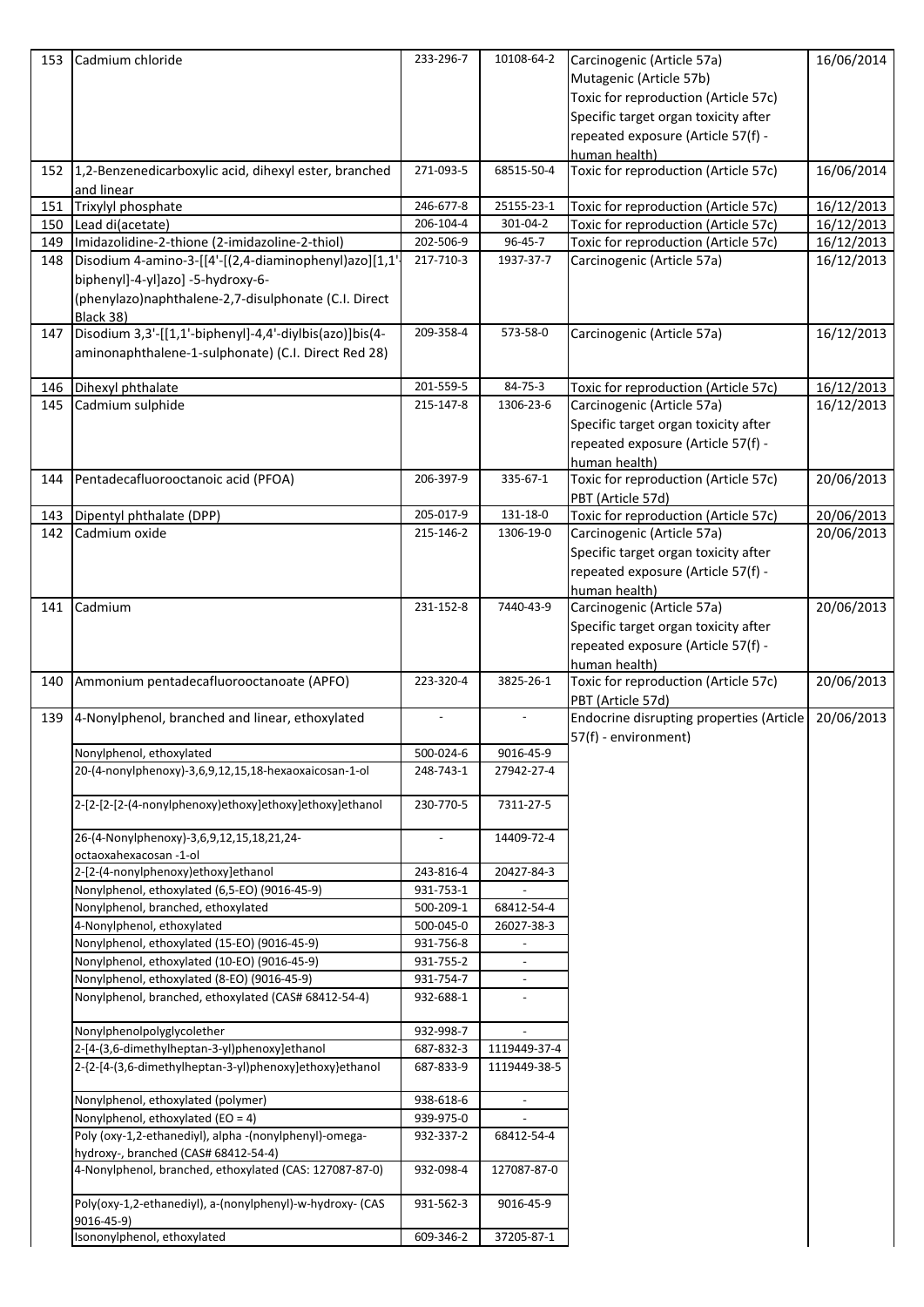|            | Nonylphenol, ethoxylated (EO = 10)                           | 939-993-9              |                        |                                                                              |                          |
|------------|--------------------------------------------------------------|------------------------|------------------------|------------------------------------------------------------------------------|--------------------------|
|            | 4-Nonylphenol, branched, ethoxylated                         | 500-315-8              | 127087-87-0            |                                                                              |                          |
|            | Ethanol, 2-(4-nonylphenoxy)-                                 |                        | 104-35-8               |                                                                              |                          |
|            | 3,6,9,12-Tetraoxatetradecan-1-ol, 14-(4-nonylphenoxy)-       |                        | 20636-48-0             |                                                                              |                          |
|            |                                                              |                        |                        |                                                                              |                          |
|            | 4-t-Nonylphenol-diethoxylate                                 |                        | 156609-10-8            |                                                                              |                          |
|            | 23-(nonylphenoxy)-3,6,9,12,15,18,21-heptaoxatricosan-1-ol    | 248-293-6              | 27177-05-5             |                                                                              |                          |
|            | 26-(nonylphenoxy)-3,6,9,12,15,18,21,24-octaoxahexacosan-1    | 247-816-5              | 26571-11-9             |                                                                              |                          |
|            |                                                              |                        |                        |                                                                              |                          |
|            | 14-(nonylphenoxy)-3,6,9,12-tetraoxatetradecan-1-ol           | 247-555-7              | 26264-02-8             |                                                                              |                          |
|            | p-Nonylphenol hexaethoxylate                                 |                        | 34166-38-6             |                                                                              |                          |
| 138        | Trilead dioxide phosphonate                                  | 235-252-2              | 12141-20-7             | Toxic for reproduction (Article 57c)                                         | 19/12/2012               |
| 137        | Trilead bis(carbonate) dihydroxide                           | 215-290-6              | 1319-46-6              | Toxic for reproduction (Article 57c)                                         | 19/12/2012               |
| 136        | Tricosafluorododecanoic acid                                 | 206-203-2              | 307-55-1               | vPvB (Article 57e)                                                           | 19/12/2012               |
| 135        | Tetralead trioxide sulphate                                  | 235-380-9              | 12202-17-4             | Toxic for reproduction (Article 57c)                                         | 19/12/2012               |
| 134        | Tetraethyllead                                               | 201-075-4              | 78-00-2                | Toxic for reproduction (Article 57c)                                         | 19/12/2012               |
| 133        | Sulfurous acid, lead salt, dibasic                           | 263-467-1              | 62229-08-7             | Toxic for reproduction (Article 57c)                                         | 19/12/2012               |
| 132        | Silicic acid, lead salt                                      | 234-363-3              | 11120-22-2             | Toxic for reproduction (Article 57c)                                         | 19/12/2012               |
| 131        | Silicic acid (H2Si2O5), barium salt (1:1), lead-doped        | 272-271-5              | 68784-75-8             | Toxic for reproduction (Article 57c)                                         | 19/12/2012               |
| 130        | Pyrochlore, antimony lead yellow                             | 232-382-1              | 8012-00-8              | Toxic for reproduction (Article 57c)                                         | 19/12/2012               |
| 129        | Pentalead tetraoxide sulphate                                | 235-067-7              | 12065-90-6             | Toxic for reproduction (Article 57c)                                         | 19/12/2012               |
| 128        | Pentacosafluorotridecanoic acid                              | 276-745-2              | 72629-94-8             | vPvB (Article 57e)                                                           | 19/12/2012               |
| 127        | Orange lead (lead tetroxide)                                 | 215-235-6              | 1314-41-6              | Toxic for reproduction (Article 57c)                                         | 19/12/2012               |
| 126        | o-toluidine                                                  | 202-429-0              | 95-53-4                | Carcinogenic (Article 57a)                                                   | 19/12/2012               |
| 125        | o-aminoazotoluene                                            | 202-591-2              | 97-56-3                | Carcinogenic (Article 57a)                                                   | 19/12/2012               |
| 124        | n-pentyl-isopentylphthalate                                  | 933-378-9              | 776297-69-9            | Toxic for reproduction (Article 57c)                                         | 19/12/2012               |
| 123        | N-methylacetamide                                            | 201-182-6              | 79-16-3                | Toxic for reproduction (Article 57c)                                         | 19/12/2012               |
| 122        | N,N-dimethylformamide                                        | 200-679-5              | 68-12-2                | Toxic for reproduction (Article 57c)                                         | 19/12/2012               |
| 121        | Methyloxirane (Propylene oxide)                              | 200-879-2              | 75-56-9                | Carcinogenic (Article 57a)                                                   | 19/12/2012               |
|            |                                                              |                        |                        | Mutagenic (Article 57b)                                                      |                          |
| 120        | Methoxyacetic acid                                           | 210-894-6              | 625-45-6               | Toxic for reproduction (Article 57c)                                         | 19/12/2012               |
| 119        | Lead titanium zirconium oxide                                | 235-727-4              | 12626-81-2             | Toxic for reproduction (Article 57c)                                         | 19/12/2012               |
| 118        | Lead titanium trioxide                                       | 235-038-9              | 12060-00-3             | Toxic for reproduction (Article 57c)                                         | 19/12/2012               |
| 117        | Lead oxide sulfate                                           | 234-853-7              | 12036-76-9             | Toxic for reproduction (Article 57c)                                         | 19/12/2012               |
| 116        | Lead monoxide (lead oxide)                                   | 215-267-0              | 1317-36-8              | Toxic for reproduction (Article 57c)                                         | 19/12/2012               |
| 115        | Lead dinitrate                                               | 233-245-9              | 10099-74-8             | Toxic for reproduction (Article 57c)                                         | 19/12/2012               |
| 114        | Lead cyanamidate                                             | 244-073-9              | 20837-86-9             | Toxic for reproduction (Article 57c)                                         | 19/12/2012               |
| 113        | Lead bis(tetrafluoroborate)                                  | 237-486-0              | 13814-96-5             | Toxic for reproduction (Article 57c)                                         | 19/12/2012               |
| 112        | Hexahydromethylphthalic anhydride                            |                        |                        | Respiratory sensitising properties                                           | 19/12/2012               |
|            | Hexahydro-1-methylphthalic anhydride                         | 256-356-4              | 48122-14-1             | (Article 57(f) - human health)                                               |                          |
|            | Hexahydromethylphthalic anhydride                            | 247-094-1              | 25550-51-0             |                                                                              |                          |
|            | Hexahydro-3-methylphthalic anhydride                         | 260-566-1              | 57110-29-9             |                                                                              |                          |
|            | Hexahydro-4-methylphthalic anhydride                         | 243-072-0              | 19438-60-9             |                                                                              |                          |
|            | Tetrahydro-4-methylphthalic anhydride                        | 251-823-9              | 34090-76-1             |                                                                              |                          |
| 111        | Heptacosafluorotetradecanoic acid                            | 206-803-4              | 376-06-7               | vPvB (Article 57e)                                                           | 19/12/2012               |
| 110        | Henicosafluoroundecanoic acid                                | 218-165-4              | 2058-94-8              | vPvB (Article 57e)                                                           | 19/12/2012               |
| 109        | Furan                                                        | 203-727-3<br>292-966-7 | 110-00-9<br>91031-62-8 | Carcinogenic (Article 57a)                                                   | 19/12/2012               |
| 108<br>107 | Fatty acids, C16-18, lead salts<br>Dioxobis(stearato)trilead | 235-702-8              | 12578-12-0             | Toxic for reproduction (Article 57c)<br>Toxic for reproduction (Article 57c) | 19/12/2012<br>19/12/2012 |
| 106        | Dinoseb (6-sec-butyl-2,4-dinitrophenol)                      | 201-861-7              | 88-85-7                | Toxic for reproduction (Article 57c)                                         | 19/12/2012               |
| 105        | Dimethyl sulphate                                            | 201-058-1              | $77 - 78 - 1$          | Carcinogenic (Article 57a)                                                   | 19/12/2012               |
| 104        | Diisopentyl phthalate                                        | 210-088-4              | 605-50-5               | Toxic for reproduction (Article 57c)                                         | 19/12/2012               |
| 103        | Diethyl sulphate                                             | 200-589-6              | 64-67-5                | Carcinogenic (Article 57a)                                                   | 19/12/2012               |
|            |                                                              |                        |                        | Mutagenic (Article 57b)                                                      |                          |
| 102        | Dibutyltin dichloride (DBTC)                                 | 211-670-0              | 683-18-1               | Toxic for reproduction (Article 57c)                                         | 19/12/2012               |
| 101        | Diazene-1,2-dicarboxamide (C,C'-azodi(formamide))            | 204-650-8              | 123-77-3               | Respiratory sensitising properties                                           | 19/12/2012               |
|            | (ADCA)                                                       |                        |                        | (Article 57(f) - human health)                                               |                          |
| 100        | Cyclohexane-1,2-dicarboxylic anhydride                       |                        |                        | Respiratory sensitising properties                                           | 19/12/2012               |
|            | Cyclohexane-1,2-dicarboxylic anhydride                       | 201-604-9              | 85-42-7                | (Article 57(f) - human health)                                               |                          |
|            | trans-cyclohexane-1,2-dicarboxylic anhydride                 | 238-009-9              | 14166-21-3             |                                                                              |                          |
|            | cis-cyclohexane-1,2-dicarboxylic anhydride                   | 236-086-3              | 13149-00-3             |                                                                              |                          |
| 99         | Bis(pentabromophenyl) ether (decabromodiphenyl               | 214-604-9              | 1163-19-5              | PBT (Article 57d)                                                            | 19/12/2012               |
|            | ether) (DecaBDE)                                             |                        |                        | vPvB (Article 57e)                                                           |                          |
| 98         | Biphenyl-4-ylamine                                           | 202-177-1              | $92 - 67 - 1$          | Carcinogenic (Article 57a)                                                   | 19/12/2012               |
| 97         | Acetic acid, lead salt, basic                                | 257-175-3              | 51404-69-4             | Toxic for reproduction (Article 57c)                                         | 19/12/2012               |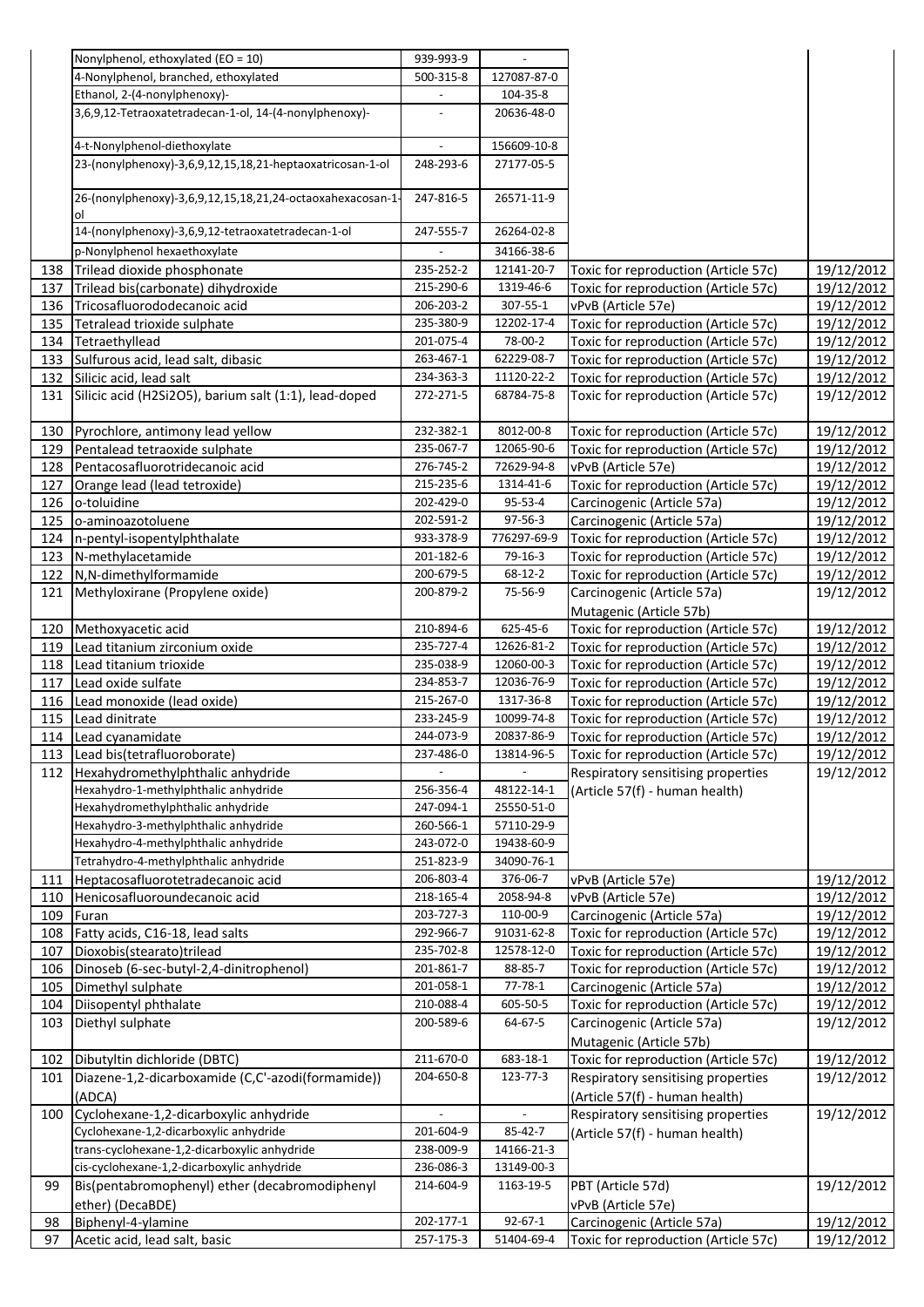| 96 | [Phthalato(2-)]dioxotrilead                                  | 273-688-5       | 69011-06-9     | Toxic for reproduction (Article 57c)     | 19/12/2012 |
|----|--------------------------------------------------------------|-----------------|----------------|------------------------------------------|------------|
| 95 | 6-methoxy-m-toluidine (p-cresidine)                          | 204-419-1       | 120-71-8       | Carcinogenic (Article 57a)               | 19/12/2012 |
| 94 | 4-Nonylphenol, branched and linear                           |                 |                | Endocrine disrupting properties (Article | 19/12/2012 |
|    | 4-(1-Ethyl-1,3-dimethylpentyl)phenol                         |                 | 186825-36-5    | 57(f) - environment)                     |            |
|    | p-(1,1-dimethylheptyl)phenol                                 | 250-339-5       | 30784-30-6     |                                          |            |
|    | p-isononylphenol                                             | 247-770-6       | 26543-97-5     |                                          |            |
|    | 4-(1-Ethyl-1,4-dimethylpentyl)phenol                         |                 | 142731-63-3    |                                          |            |
|    | 4-(1-ethyl-1-methylhexyl)phenol                              | 257-907-1       | 52427-13-1     |                                          |            |
|    | p-nonylphenol                                                | 203-199-4       | $104 - 40 - 5$ |                                          |            |
|    | Phenol, 4-nonyl-, branched                                   | 284-325-5       | 84852-15-3     |                                          |            |
|    | p-(1-methyloctyl)phenol                                      | 241-427-4       | 17404-66-9     |                                          |            |
|    | Phenol, nonyl-, branched                                     | 291-844-0       | 90481-04-2     |                                          |            |
|    | Nonylphenol                                                  | 246-672-0       | 25154-52-3     |                                          |            |
|    | 4-(3-ethylheptan-2-yl)phenol                                 | 635-696-0       | 186825-39-8    |                                          |            |
|    | 4-(2,6-Dimethyl-2-heptyl)phenol                              | 635-388-6       | 521947-27-3    |                                          |            |
|    | Isononylphenol                                               | 234-284-4       | 11066-49-2     |                                          |            |
| 93 | 4-methyl-m-phenylenediamine (toluene-2,4-diamine)            | 202-453-1       | 95-80-7        | Carcinogenic (Article 57a)               | 19/12/2012 |
| 92 | 4-aminoazobenzene                                            | 200-453-6       | 60-09-3        | Carcinogenic (Article 57a)               | 19/12/2012 |
| 91 | 4-(1,1,3,3-tetramethylbutyl)phenol, ethoxylated              |                 |                | Endocrine disrupting properties (Article | 19/12/2012 |
|    | Polyethylene glycol mono(tert-octylph-enyl) ether9036-19-5   |                 | 9036-19-5      | 57(f) - environment)                     |            |
|    |                                                              |                 |                |                                          |            |
|    | 2-[[]4-(2,4,4-trimethylpentan-2-yl)phenoxy]ethanol           | 618-344-0       | 9002-93-1      |                                          |            |
|    | 20-[4-(1,1,3,3-tetramethylbutyl)phenoxy]-3,6,9,12,15,18-     | 219-682-8       | 2497-59-8      |                                          |            |
|    | hexaoxaicosan-1-ol                                           |                 |                |                                          |            |
|    | 2-[4-(1,1,3,3-tetramethylbutyl)phenoxy]ethanol               |                 | 2315-67-5      |                                          |            |
|    | 2-[2-[4-(1,1,3,3-tetramethylbutyl)phenoxy]ethoxy]ethanol, 2- | $-$ , 621-341-7 | 2315-61-9      |                                          |            |
|    | {2-[4-(2,4,4-trimethylpentan-2-yl)phenoxy]ethoxy}ethanol     |                 |                |                                          |            |
|    |                                                              |                 |                |                                          |            |
|    |                                                              |                 |                |                                          |            |
| 90 | 4,4'-oxydianiline and its salts                              |                 | $\equiv$       | Carcinogenic (Article 57a)               | 19/12/2012 |
|    | 4,4'-oxydianiline                                            | 202-977-0       | 101-80-4       | Mutagenic (Article 57b)                  |            |
| 89 | 4,4'-methylenedi-o-toluidine                                 | 212-658-8       | 838-88-0       | Carcinogenic (Article 57a)               | 19/12/2012 |
| 88 | 3-ethyl-2-methyl-2-(3-methylbutyl)-1,3-oxazolidine           | 421-150-7       | 143860-04-2    | Toxic for reproduction (Article 57c)     | 19/12/2012 |
|    |                                                              |                 |                |                                          |            |
| 87 | 1-bromopropane (n-propyl bromide)                            | 203-445-0       | 106-94-5       | Toxic for reproduction (Article 57c)     | 19/12/2012 |
| 86 | 1,2-diethoxyethane                                           | 211-076-1       | 629-14-1       | Toxic for reproduction (Article 57c)     | 19/12/2012 |
| 85 | 1,2-Benzenedicarboxylic acid, dipentyl ester, branched       | 284-032-2       | 84777-06-0     | Toxic for reproduction (Article 57c)     | 19/12/2012 |
|    | and linear                                                   |                 |                |                                          |            |
| 84 | $\alpha, \alpha$ -Bis[4-(dimethylamino)phenyl]-4             | 229-851-8       | 6786-83-0      | Carcinogenic (Article 57a)               | 18/06/2012 |
|    | (phenylamino)naphthalene-1-methanol (C.I. Solvent            |                 |                |                                          |            |
|    | Blue 4)                                                      |                 |                |                                          |            |
| 83 | N,N,N',N'-tetramethyl-4,4'-methylenedianiline                | 202-959-2       | $101 - 61 - 1$ | Carcinogenic (Article 57a)               | 18/06/2012 |
|    | (Michler's base)                                             |                 |                |                                          |            |
| 82 | Lead(II) bis(methanesulfonate)                               | 401-750-5       | 17570-76-2     | Toxic for reproduction (Article 57c)     | 18/06/2012 |
| 81 | Formamide                                                    | 200-842-0       | $75-12-7$      | Toxic for reproduction (Article 57c)     | 18/06/2012 |
| 80 | Diboron trioxide                                             | 215-125-8       | 1303-86-2      | Toxic for reproduction (Article 57c)     | 18/06/2012 |
| 79 | [4-[[4-anilino-1-naphthyl][4-                                | 219-943-6       | 2580-56-5      | Carcinogenic (Article 57a)               | 18/06/2012 |
|    | (dimethylamino)phenyl]methylene]cyclohexa-2,5-dien-          |                 |                |                                          |            |
|    | 1-ylidene] dimethylammonium chloride (C.I. Basic Blue        |                 |                |                                          |            |
|    | 26)                                                          |                 |                |                                          |            |
| 78 | [4-[4,4'-bis(dimethylamino)                                  | 208-953-6       | 548-62-9       | Carcinogenic (Article 57a)               | 18/06/2012 |
|    | benzhydrylidene]cyclohexa-2,5-dien-1-                        |                 |                |                                          |            |
|    | ylidene]dimethylammonium chloride (C.I. Basic Violet         |                 |                |                                          |            |
|    | 3)                                                           |                 |                |                                          |            |
| 77 | 4,4'-bis(dimethylamino)benzophenone (Michler's               | 202-027-5       | 90-94-8        | Carcinogenic (Article 57a)               | 18/06/2012 |
|    | ketone)                                                      |                 |                |                                          |            |
| 76 | 4,4'-bis(dimethylamino)-4"-(methylamino)trityl               | 209-218-2       | 561-41-1       | Carcinogenic (Article 57a)               | 18/06/2012 |
|    | alcohol                                                      |                 |                |                                          |            |
| 75 | 1,3,5-tris[(2S and 2R)-2,3-epoxypropyl]-1,3,5-triazine-      | 423-400-0       | 59653-74-6     | Mutagenic (Article 57b)                  | 18/06/2012 |
|    | 2,4,6-(1H,3H,5H)-trione (β-TGIC)                             |                 |                |                                          |            |
| 74 | 1,3,5-Tris(oxiran-2-ylmethyl)-1,3,5-triazinane-2,4,6-        | 219-514-3       | 2451-62-9      | Mutagenic (Article 57b)                  | 18/06/2012 |
|    | trione (TGIC)                                                |                 |                |                                          |            |
| 73 | 1,2-bis(2-methoxyethoxy)ethane (TEGDME; triglyme)            | 203-977-3       | 112-49-2       | Toxic for reproduction (Article 57c)     | 18/06/2012 |
|    |                                                              |                 |                |                                          |            |
| 72 | 1, 2-dimethoxyethane; ethylene glycol dimethyl ether         | 203-794-9       | 110-71-4       | Toxic for reproduction (Article 57c)     | 18/06/2012 |
|    | (EGDME)                                                      |                 |                |                                          |            |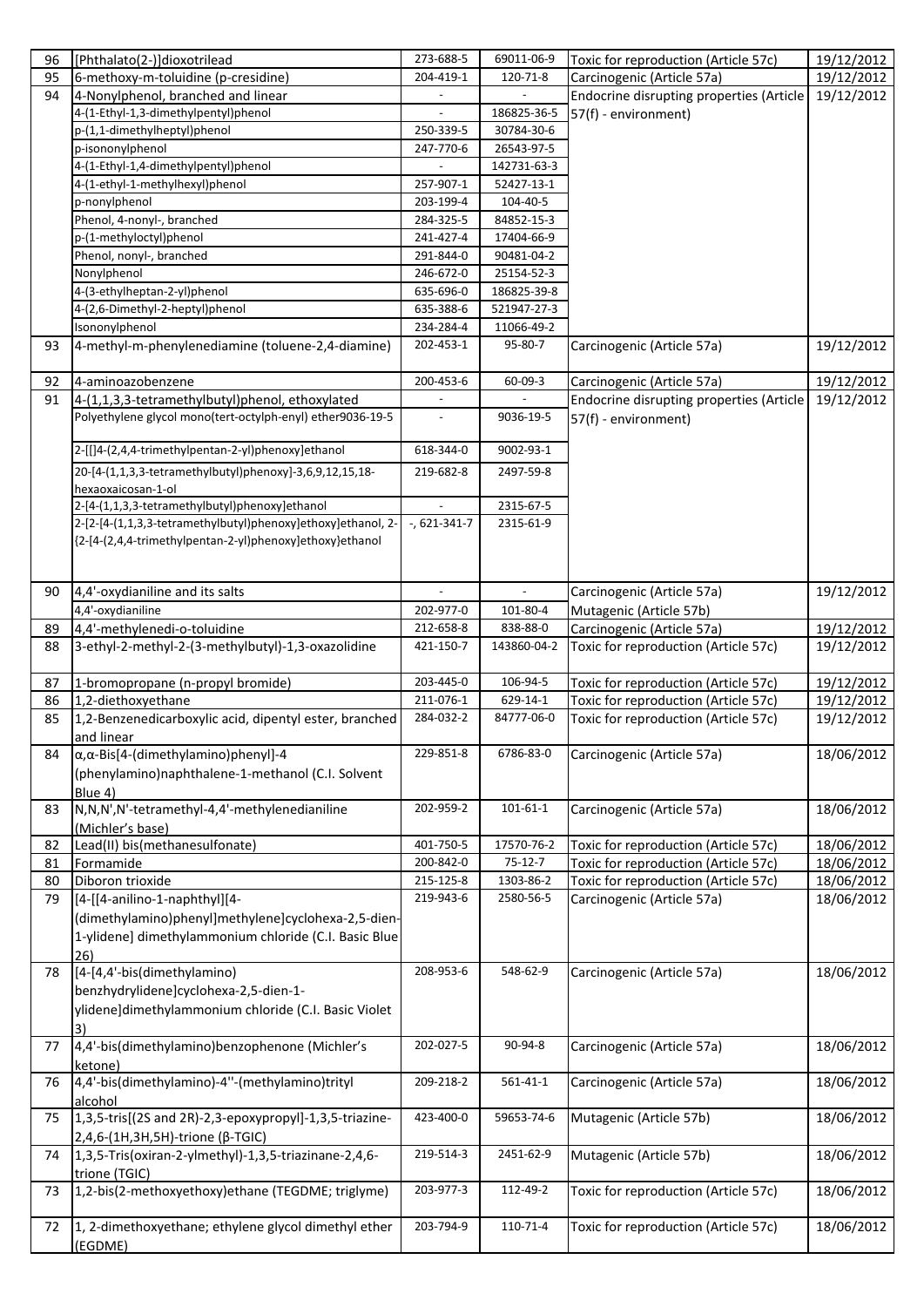| 71       | Zirconia Aluminosilicate Refractory Ceramic Fibres                         | $\overline{a}$ |                          | Carcinogenic (Article 57a)                                         | 19/12/2011               |
|----------|----------------------------------------------------------------------------|----------------|--------------------------|--------------------------------------------------------------------|--------------------------|
|          |                                                                            |                |                          |                                                                    |                          |
|          | Aluminosilicate refractory ceramic fibres                                  | 604-314-4      | 142844-00-6              |                                                                    |                          |
| 70       | Trilead diarsenate                                                         | 222-979-5      | 3687-31-8                | Carcinogenic (Article 57a)<br>Toxic for reproduction (Article 57c) | 19/12/2011               |
| 69       | Potassium hydroxyoctaoxodizincatedichromate                                | 234-329-8      | 11103-86-9               | Carcinogenic (Article 57a)                                         | 19/12/2011               |
| 68       | Phenolphthalein                                                            | 201-004-7      | 77-09-8                  | Carcinogenic (Article 57a)                                         | 19/12/2011               |
| 67       | Pentazinc chromate octahydroxide                                           | 256-418-0      | 49663-84-5               | Carcinogenic (Article 57a)                                         | 19/12/2011               |
| 66       | N,N-dimethylacetamide                                                      | 204-826-4      | 127-19-5                 | Toxic for reproduction (Article 57c)                               | 19/12/2011               |
| 65       | Lead styphnate                                                             | 239-290-0      | 15245-44-0               | Toxic for reproduction (Article 57c)                               | 19/12/2011               |
| 64       | Lead dipicrate                                                             | 229-335-2      | 6477-64-1                | Toxic for reproduction (Article 57c)                               | 19/12/2011               |
| 63       | Lead diazide, Lead azide                                                   | 236-542-1      | 13424-46-9               | Toxic for reproduction (Article 57c)                               | 19/12/2011               |
| 62       | Formaldehyde, oligomeric reaction products with<br>aniline                 | 500-036-1      | 25214-70-4               | Carcinogenic (Article 57a)                                         | 19/12/2011               |
| 61       | Dichromium tris(chromate)                                                  | 246-356-2      | 24613-89-6               | Carcinogenic (Article 57a)                                         | 19/12/2011               |
| 60       | Calcium arsenate                                                           | 231-904-5      | 7778-44-1                | Carcinogenic (Article 57a)                                         | 19/12/2011               |
| 59       | Bis(2-methoxyethyl) phthalate                                              | 204-212-6      | 117-82-8                 | Toxic for reproduction (Article 57c)                               | 19/12/2011               |
| 58       | Bis(2-methoxyethyl) ether                                                  | 203-924-4      | 111-96-6                 | Toxic for reproduction (Article 57c)                               | 19/12/2011               |
| 57       | Arsenic acid                                                               | 231-901-9      | 7778-39-4                | Carcinogenic (Article 57a)                                         | 19/12/2011               |
| 56       | Aluminosilicate Refractory Ceramic Fibres                                  |                |                          | Carcinogenic (Article 57a)                                         | 19/12/2011               |
|          | Aluminosilicate refractory ceramic fibres                                  | 604-314-4      | 142844-00-6              |                                                                    |                          |
| 55       | 4-(1,1,3,3-tetramethylbutyl)phenol                                         | 205-426-2      | 140-66-9                 | Endocrine disrupting properties (Article                           | 19/12/2011               |
|          |                                                                            | 201-963-1      | 90-04-0                  | 57(f) - environment)                                               |                          |
| 54<br>53 | 2-Methoxyaniline, o-Anisidine<br>2,2'-dichloro-4,4'-methylenedianiline     | 202-918-9      | 101-14-4                 | Carcinogenic (Article 57a)<br>Carcinogenic (Article 57a)           | 19/12/2011<br>19/12/2011 |
| 52       | 1,2-dichloroethane                                                         | 203-458-1      | 107-06-2                 | Carcinogenic (Article 57a)                                         | 19/12/2011               |
| 51       | Strontium chromate                                                         | 232-142-6      | 7789-06-2                | Carcinogenic (Article 57a)                                         | 20/06/2011               |
| 50       | Hydrazine                                                                  | 206-114-9      | 302-01-2,                | Carcinogenic (Article 57a)                                         | 20/06/2011               |
|          |                                                                            |                | 7803-57-8                |                                                                    |                          |
| 49       | 2-ethoxyethyl acetate                                                      | 203-839-2      | 111-15-9                 | Toxic for reproduction (Article 57c)                               | 20/06/2011               |
| 48       | 1-Methyl-2-pyrrolidone (NMP)                                               | 212-828-1      | 872-50-4                 | Toxic for reproduction (Article 57c)                               | 20/06/2011               |
| 47       | 1,2-Benzenedicarboxylic acid, di-C7-11-branched and<br>linear alkyl esters | 271-084-6      | 68515-42-4               | Toxic for reproduction (Article 57c)                               | 20/06/2011               |
| 46       | 1,2-Benzenedicarboxylic acid, di-C6-8-branched alkyl<br>esters, C7-rich    | 276-158-1      | 71888-89-6               | Toxic for reproduction (Article 57c)                               | 20/06/2011               |
| 45       | 1,2,3-trichloropropane                                                     | 202-486-1      | 96-18-4                  | Carcinogenic (Article 57a)<br>Toxic for reproduction (Article 57c) | 20/06/2011               |
| 44       | Cobalt(II) sulphate                                                        | 233-334-2      | 10124-43-3               | Carcinogenic (Article 57a)<br>Toxic for reproduction (Article 57c) | 15/12/2010               |
| 43       | Cobalt(II) dinitrate                                                       | 233-402-1      | 10141-05-6               | Carcinogenic (Article 57a)<br>Toxic for reproduction (Article 57c) | 15/12/2010               |
| 42       | Cobalt(II) diacetate                                                       | 200-755-8      | 71-48-7                  | Carcinogenic (Article 57a)                                         | 15/12/2010               |
|          |                                                                            |                |                          | Toxic for reproduction (Article 57c)                               |                          |
| 41       | Cobalt(II) carbonate                                                       | 208-169-4      | 513-79-1                 | Carcinogenic (Article 57a)                                         | 15/12/2010               |
|          |                                                                            |                |                          | Toxic for reproduction (Article 57c)                               |                          |
| 40       | Chromium trioxide                                                          | 215-607-8      | 1333-82-0                | Carcinogenic (Article 57a)                                         | 15/12/2010               |
|          |                                                                            |                |                          | Mutagenic (Article 57b)                                            |                          |
| 39       | Acids generated from chromium trioxide and their<br>oligomers              | $\overline{a}$ | $\overline{\phantom{m}}$ | Carcinogenic (Article 57a)                                         | 15/12/2010               |
|          | Oligomers of chromic acid and dichromic acid                               | $\overline{a}$ | $\overline{\phantom{a}}$ |                                                                    |                          |
|          | Dichromic acid                                                             | 236-881-5      | 13530-68-2               |                                                                    |                          |
|          | Chromic acid                                                               | 231-801-5      | 7738-94-5                |                                                                    |                          |
| 38       | 2-methoxyethanol                                                           | 203-713-7      | 109-86-4                 | Toxic for reproduction (Article 57c)                               | 15/12/2010               |
| 37       | 2-ethoxyethanol                                                            | 203-804-1      | 110-80-5                 | Toxic for reproduction (Article 57c)                               | 15/12/2010               |
| 36       | Trichloroethylene                                                          | 201-167-4      | 79-01-6                  | Carcinogenic (Article 57a)                                         | 18/06/2010               |
| 35       | Tetraboron disodium heptaoxide, hydrate                                    | 235-541-3      | 12267-73-1               | Toxic for reproduction (Article 57c)                               | 18/06/2010               |
| 34       | Sodium chromate                                                            | 231-889-5      | 7775-11-3                | Carcinogenic (Article 57a)<br>Mutagenic (Article 57b)              | 18/06/2010               |
| 33       | Potassium dichromate                                                       | 231-906-6      | 7778-50-9                | Toxic for reproduction (Article 57c)<br>Carcinogenic (Article 57a) | 18/06/2010               |
|          |                                                                            |                |                          | Mutagenic (Article 57b)<br>Toxic for reproduction (Article 57c)    |                          |
| 32       | Potassium chromate                                                         | 232-140-5      | 7789-00-6                | Carcinogenic (Article 57a)<br>Mutagenic (Article 57b)              | 18/06/2010               |
| 31       | Disodium tetraborate, anhydrous                                            | 215-540-4      | 12179-04-3,              | Toxic for reproduction (Article 57c)                               | 18/06/2010               |
|          |                                                                            |                | 1303-96-4,               |                                                                    |                          |
|          |                                                                            |                | 1330-43-4                |                                                                    |                          |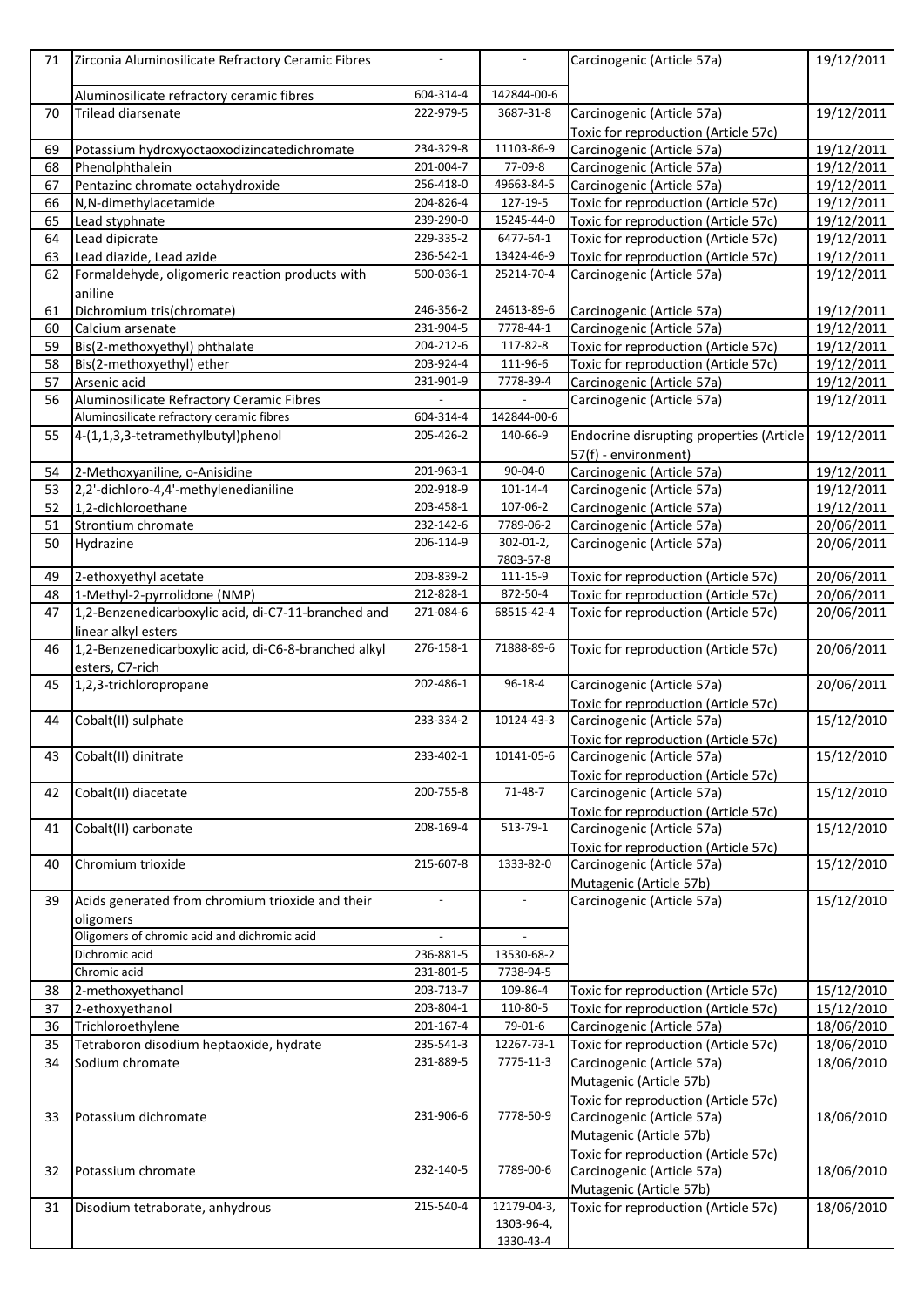| 30                  | Boric acid                                                          |                          | $\blacksquare$ | Toxic for reproduction (Article 57c)                      | 18/06/2010               |
|---------------------|---------------------------------------------------------------------|--------------------------|----------------|-----------------------------------------------------------|--------------------------|
|                     | Boric acid, crude natural                                           | 234-343-4                | 11113-50-1     |                                                           |                          |
|                     | Boric acid                                                          | 233-139-2                | 10043-35-3     |                                                           |                          |
| 29                  | Ammonium dichromate                                                 | 232-143-1                | 7789-09-5      | Carcinogenic (Article 57a)                                | 18/06/2010               |
|                     |                                                                     |                          |                | Mutagenic (Article 57b)                                   |                          |
|                     |                                                                     |                          |                | Toxic for reproduction (Article 57c)                      |                          |
| 28                  | Acrylamide                                                          | 201-173-7                | 79-06-1        | Carcinogenic (Article 57a)                                | 30/03/2010               |
|                     |                                                                     |                          |                | Mutagenic (Article 57b)                                   |                          |
| 27                  | Tris(2-chloroethyl) phosphate                                       | 204-118-5                | 115-96-8       | Toxic for reproduction (Article 57c)                      | 13/01/2010               |
| 26                  | Pitch, coal tar, high-temp.                                         | 266-028-2                | 65996-93-2     | Carcinogenic (Article 57a)                                | 13/01/2010               |
|                     |                                                                     |                          |                | PBT (Article 57d)                                         |                          |
|                     |                                                                     |                          |                | vPvB (Article 57e)                                        |                          |
| 25                  | Lead sulfochromate yellow (C.I. Pigment Yellow 34)                  | 215-693-7                | 1344-37-2      | Carcinogenic (Article 57a)                                | 13/01/2010               |
|                     |                                                                     |                          |                | Toxic for reproduction (Article 57c)                      |                          |
| 24                  | Lead chromate molybdate sulphate red (C.I. Pigment                  | 235-759-9                | 12656-85-8     | Carcinogenic (Article 57a)                                | 13/01/2010               |
|                     | Red 104)                                                            |                          |                | Toxic for reproduction (Article 57c)                      |                          |
| 23                  | Lead chromate                                                       | 231-846-0                | 7758-97-6      | Carcinogenic (Article 57a)                                | 13/01/2010               |
|                     |                                                                     |                          |                | Toxic for reproduction (Article 57c)                      |                          |
| 22                  | Diisobutyl phthalate                                                | 201-553-2                | 84-69-5        | Toxic for reproduction (Article 57c)                      | 13/01/2010               |
|                     |                                                                     |                          |                | Endocrine disrupting properties (Article                  |                          |
|                     |                                                                     | 292-604-8                | 90640-82-7     | 57(f) - human health)                                     |                          |
| 21                  | Anthracene oil, anthracene-low                                      |                          |                | Carcinogenic (Article 57a)                                | 13/01/2010               |
|                     |                                                                     |                          |                | Mutagenic (Article 57b)                                   |                          |
|                     |                                                                     |                          |                | PBT (Article 57d)                                         |                          |
|                     |                                                                     |                          |                | vPvB (Article 57e)                                        |                          |
| 20                  | Anthracene oil, anthracene paste, distn. lights                     | 295-278-5                | 91995-17-4     | Carcinogenic (Article 57a)                                | 13/01/2010               |
|                     |                                                                     |                          |                | Mutagenic (Article 57b)                                   |                          |
|                     |                                                                     |                          |                | PBT (Article 57d)                                         |                          |
|                     |                                                                     | 295-275-9                | 91995-15-2     | vPvB (Article 57e)                                        |                          |
| 19                  | Anthracene oil, anthracene paste, anthracene fraction               |                          |                | Carcinogenic (Article 57a)                                | 13/01/2010               |
|                     |                                                                     |                          |                | Mutagenic (Article 57b)                                   |                          |
|                     |                                                                     |                          |                | PBT (Article 57d)                                         |                          |
| 18                  | Anthracene oil, anthracene paste                                    | 292-603-2                | 90640-81-6     | vPvB (Article 57e)<br>Carcinogenic (Article 57a)          | 13/01/2010               |
|                     |                                                                     |                          |                |                                                           |                          |
|                     |                                                                     |                          |                | Mutagenic (Article 57b)<br>PBT (Article 57d)              |                          |
|                     |                                                                     |                          |                |                                                           |                          |
| 17                  | Anthracene oil                                                      | 292-602-7                | 90640-80-5     | vPvB (Article 57e)<br>Carcinogenic (Article 57a)          | 13/01/2010               |
|                     |                                                                     |                          |                | PBT (Article 57d)                                         |                          |
|                     |                                                                     |                          |                | vPvB (Article 57e)                                        |                          |
| 16                  | 2,4-dinitrotoluene                                                  | 204-450-0                | 121-14-2       | Carcinogenic (Article 57a)                                | 13/01/2010               |
| 15                  | Triethyl arsenate                                                   | 427-700-2                | 15606-95-8     | Carcinogenic (Article 57a)                                | 28/10/2008               |
| 14                  | Sodium dichromate                                                   | 234-190-3                | 10588-01-9,    | Carcinogenic (Article 57a)                                | 28/10/2008               |
|                     |                                                                     |                          | 7789-12-0      | Mutagenic (Article 57b)                                   |                          |
|                     |                                                                     |                          |                | Toxic for reproduction (Article 57c)                      |                          |
| 13                  | Lead hydrogen arsenate                                              | 232-064-2                | 7784-40-9      | Carcinogenic (Article 57a)                                | 28/10/2008               |
|                     |                                                                     |                          |                | Toxic for reproduction (Article 57c)                      |                          |
| 12                  | Hexabromocyclododecane (HBCDD)                                      | $\overline{\phantom{0}}$ |                | PBT (Article 57d)                                         | 28/10/2008               |
|                     | gamma-hexabromocyclododecane                                        | $\overline{a}$           | 134237-52-8    |                                                           |                          |
|                     | beta-hexabromocyclododecane                                         | $\overline{a}$           | 134237-51-7    |                                                           |                          |
|                     | Hexabromocyclododecane                                              | 247-148-4                | 25637-99-4     |                                                           |                          |
|                     | 1,2,5,6,9,10-hexabromocyclododecane                                 | 221-695-9                | 3194-55-6      |                                                           |                          |
|                     | alpha-hexabromocyclododecane                                        |                          | 134237-50-6    |                                                           |                          |
| 11                  | Dibutyl phthalate (DBP)                                             | 201-557-4                | 84-74-2        | Toxic for reproduction (Article 57c)                      | 28/10/2008               |
|                     |                                                                     |                          |                | Endocrine disrupting properties (Article                  |                          |
|                     |                                                                     |                          |                | 57(f) - human health)                                     |                          |
| 10                  | Diarsenic trioxide                                                  | 215-481-4                | 1327-53-3      | Carcinogenic (Article 57a)                                | 28/10/2008               |
| 9                   | Diarsenic pentaoxide                                                | 215-116-9                | 1303-28-2      | Carcinogenic (Article 57a)                                | 28/10/2008               |
| 8                   | Cobalt dichloride                                                   | 231-589-4                | 7646-79-9      | Carcinogenic (Article 57a)                                | 28/10/2008               |
|                     |                                                                     | 200-268-0                | 56-35-9        | Toxic for reproduction (Article 57c)                      |                          |
| $\overline{7}$<br>6 | Bis(tributyltin) oxide (TBTO)<br>Bis (2-ethylhexyl)phthalate (DEHP) | 204-211-0                | 117-81-7       | PBT (Article 57d)<br>Toxic for reproduction (Article 57c) | 28/10/2008<br>28/10/2008 |
|                     |                                                                     |                          |                | Endocrine disrupting properties (Article                  |                          |
|                     |                                                                     |                          |                |                                                           |                          |
|                     |                                                                     |                          |                | 57(f) - environment)                                      |                          |
|                     |                                                                     |                          |                | Endocrine disrupting properties (Article                  |                          |
|                     |                                                                     |                          |                | 57(f) - human health)                                     |                          |